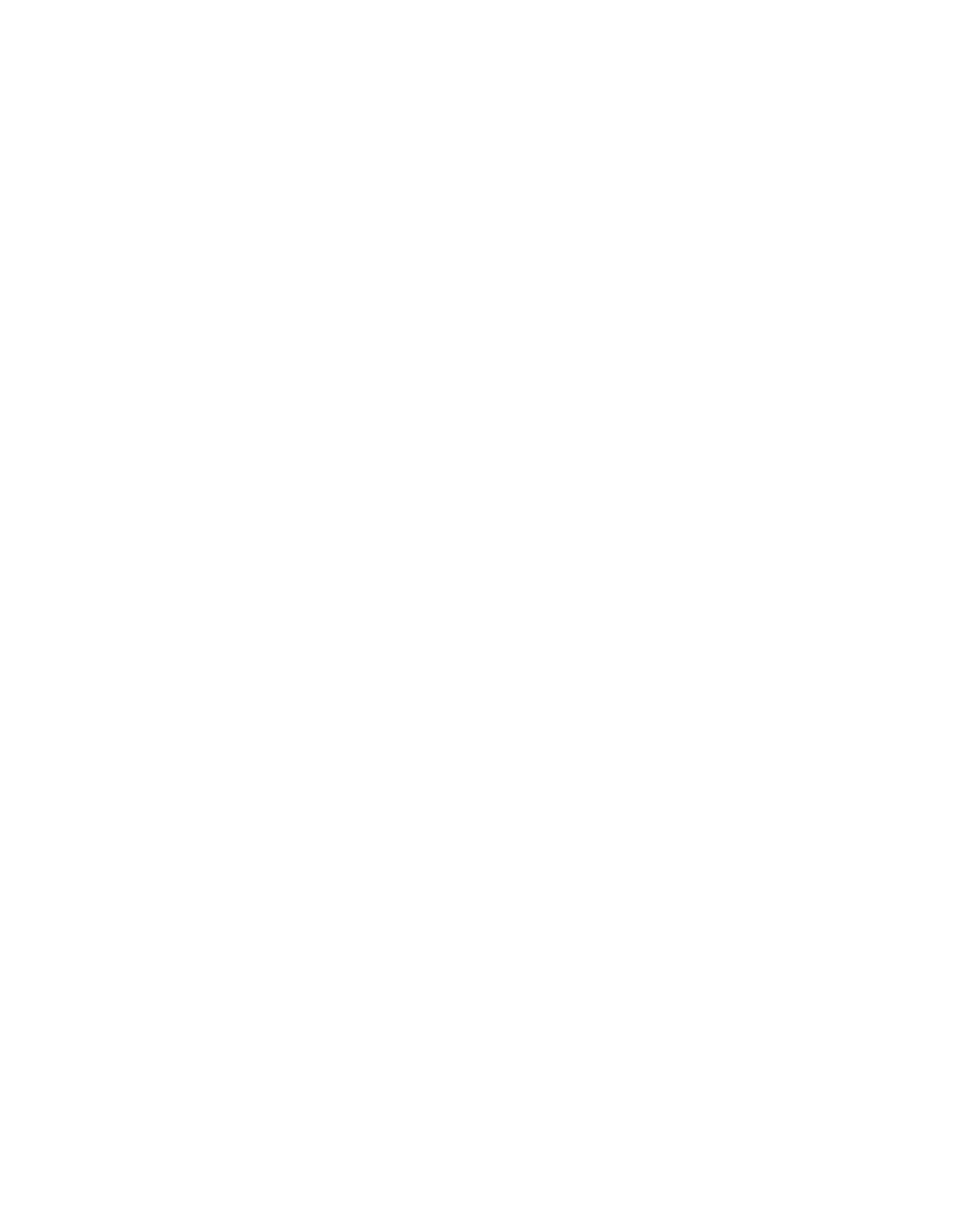## **AUTHORSHIP**

Dr. J.R. DeShazo, principal investigator, co-author and director of the Luskin Center for Innovation Julien Gattaciecca, lead author and researcher Kelly Trumbull, co-author and graduate student researcher

## **ACKNOWLEDGMENTS**

We wish to acknowledge the contributions of many dedicated individuals who provided their time and knowledge to this report. First, we would like to thank staff at each of the operational Community Choice Aggregators (CCAs) who generously contributed their time to review the report and provide data that informed our analysis: CC Song, Shalini Swaroop, Nick Shah, Byron Vosburg, Dawn Weisz at MCE; Cathy DeFalco at Lancaster Choice Energy; Amy Rider, Deb Emerson, and Geof Syphers at Sonoma Clean Power; Michael Hyams, Michael Totah, and Brian Stevens at Clean Power San Francisco; and Dan Lieberman at Peninsula Clean Energy. We also would like to thank Lean Energy for providing the data we used on our cover page map.

We appreciate the discussions we had with individuals who helped to deepen our understanding of the issues that investor-owned utilities are currently facing: David Rubin and Vijay Bhaskaran at Pacific Gas & Electric; and David Castle, Erin Childs, and Desiree Wong at Southern California Edison. We also wish to thank Rajan Mutialu from the Policy and Planning Division at the California Public Utilities Commission for reviewing the report and providing comments.

Finally, we would like to thank Mara Elena Burstein, of Natural Resource Strategies, and Colleen. Callahan, of the Luskin Center, for reviewing and editing the report, and thank LeAnn Woo and Christian Zarate for the report design and layout.

## **DISCLAIMER**

The UCLA Luskin Center for Innovation appreciates the contributions of the aforementioned individuals. This paper, however, does not necessarily reflect their views nor a full endorsement of its findings. Any errors are those of the authors. This report seeks to summarize many complex issues that affect electricity ratepayers. Given our desire to have this report be accessible to a lay audience, inevitably some details are omitted and others simplified. The scope of this report is to provide a brief overview of the different challenges encountered by Community Choice Aggregators and investorowned utilities, and not to provide a full analysis of the issues currently discussed in greater detail at the California Public Utilities Commission.

## **FOR MORE INFORMATION AND TO COMMENT**

We are actively seeking feedback on this report and next steps for expanding upon this introductory study. If you have any comments, please contact the lead author at: [jgattaciecca@luskin.ucla.edu](http://jgattaciecca@luskin.ucla.edu)

© May, 2017 by the Regents of the University of California, Los Angeles. All rights reserved. Printed in the United States.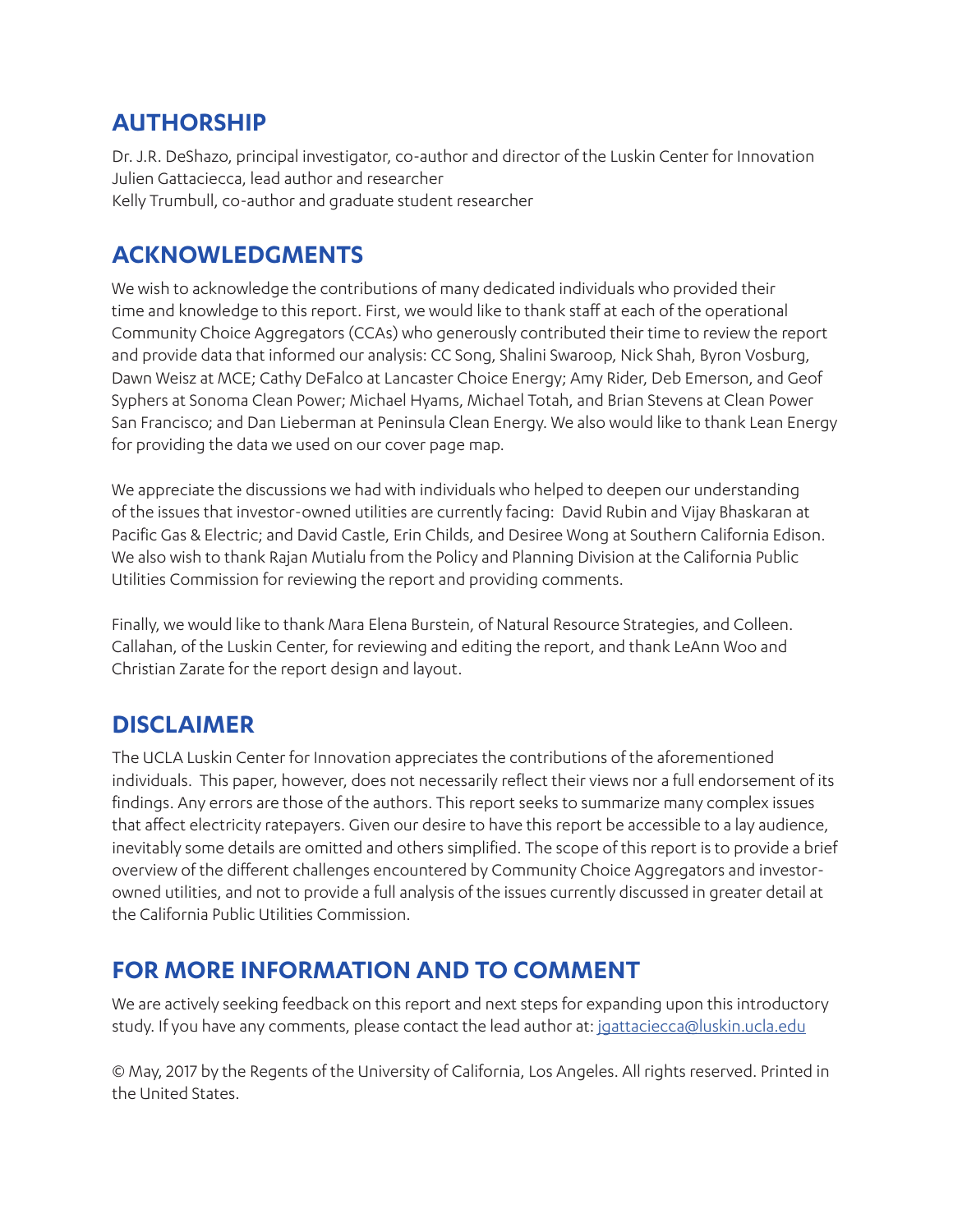## Table of Contents

| <b>Executive Summary</b>                                                  | 1  |
|---------------------------------------------------------------------------|----|
| <b>Chapter 1: Introduction</b>                                            | 3  |
| <b>Chapter 2: Establishing CCAs and How They Work</b>                     | 8  |
| 2.1 Policy Origins of CCAs and their Relationship with IOUs               | 9  |
| 2.2 Regulatory Process of Becoming and Terminating a CCA                  | 11 |
| 2.3 Governance Structure                                                  | 12 |
| <b>Chapter 3: Potential Benefits of CCAs</b>                              | 13 |
| 3.1 Environmental Benefits of CCAs for Californians                       | 15 |
| 3.2 Financial Benefits for Ratepayers                                     | 17 |
| 3.2.1 Greener Electricity at Competitive Prices                           | 17 |
| 3.2.2 Factors that Affect the Relative Difference in Rates                | 19 |
| 3.2.3 Benefits to IOU Ratepayers                                          | 20 |
| 3.3 Benefits of Local Engagement                                          | 21 |
| 3.4 Prospective Benefits of Developing CCAs in the Future                 | 22 |
| 3.4.1 Exceeding the California Renewables Portfolio Standard              | 22 |
| 3.4.2 Toward More Local Energy Generation and Less Transmission Needs     | 24 |
| 3.4.3 Local Job Creation Resulting from Local Renewable Energy Generation | 26 |
| <b>Chapter 4: Key Challenges of Further Developing CCAs</b>               | 28 |
| 4.1 Ensuring Fair Shared Costs between Ratepayers                         | 29 |
| 4.1.1 Background and Definition                                           | 29 |
| 4.1.2 Impact on Ratepayers and Concerns amongst CCAs                      | 30 |
| 4.1.3 Policy Discussion                                                   | 31 |
| 4.2 Ensuring Grid Reliability                                             | 32 |
| 4.2.1 Definition                                                          | 33 |
| 4.2.2 Impact on Ratepayers and Concerns amongst CCAs                      | 33 |
| 4.2.3 Policy Discussion                                                   | 33 |
| 4.3 Assessing Transmission and Delivery Fees                              | 34 |
| 4.3.1 Changes Occurring within Transmission & Distribution Services       | 34 |
| 4.3.2 Impact on Ratepayers and Concerns amongst Stakeholders              | 35 |
| <b>Chapter 5: Conclusion</b>                                              | 36 |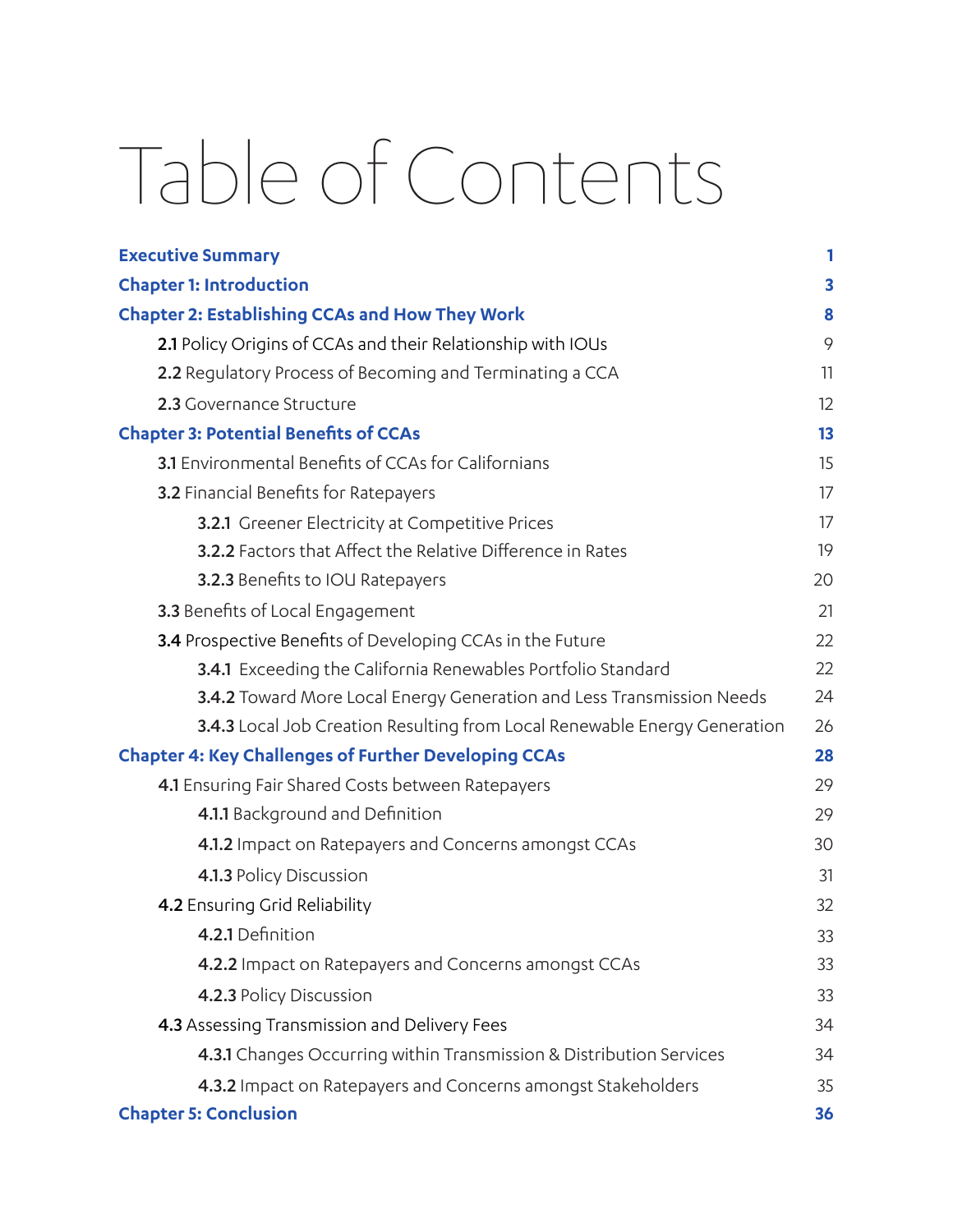# EXECUTIVE SUMMARY

Community choice aggregators (CCAs) are a new type of utility that enable communities to make decisions about what kinds of energy to purchase for themselves rather than relying on traditional investor-owned utilities (IOUs). Since 2010, California communities have established eight CCAs. Additionally, over a dozen communities are actively exploring the creation of a CCA.

In this report we describe the opportunities and challenges facing CCAs, and the implications for California more broadly, as summarized below.

#### **Local Choice and Community Engagement.**

CCAs are created by cities, counties, or joint powers authorities (made up of municipalities), which enable them to be more reflective of distinct community preferences than the regional IOUs. Community members have direct input into CCA decision-making through their boards of directors, comprised of local elected officials. Through their CCAs, these communities have thus far revealed strong preferences for renewable energy. Some CCAs have specifically focused on developing local electricity generation from renewable energy. Compared to their affiliated IOU, CCAs offer larger incentives to households and businesses that generate solar energy (via net energy metering programs).

#### **Environmental Benefits.**

Thus far, all CCAs in operation in California generally offer a larger share of renewable energy than do their affiliated IOU, up to 25 percentage points more. We estimate that these efforts resulted in emission reductions of approximately 600,000 metric tons of carbon dioxide (CO2) equivalent in the past twelve months. With the statewide carbon market pricing a ton of carbon at \$12.73 in 2016, this translates to \$7.5 million in annual savings for electricity ratepayers. Through our analysis, we found that continued development of CCAs may enable California to surpass its 2020 renewable energy targets by up to four percentage points.

1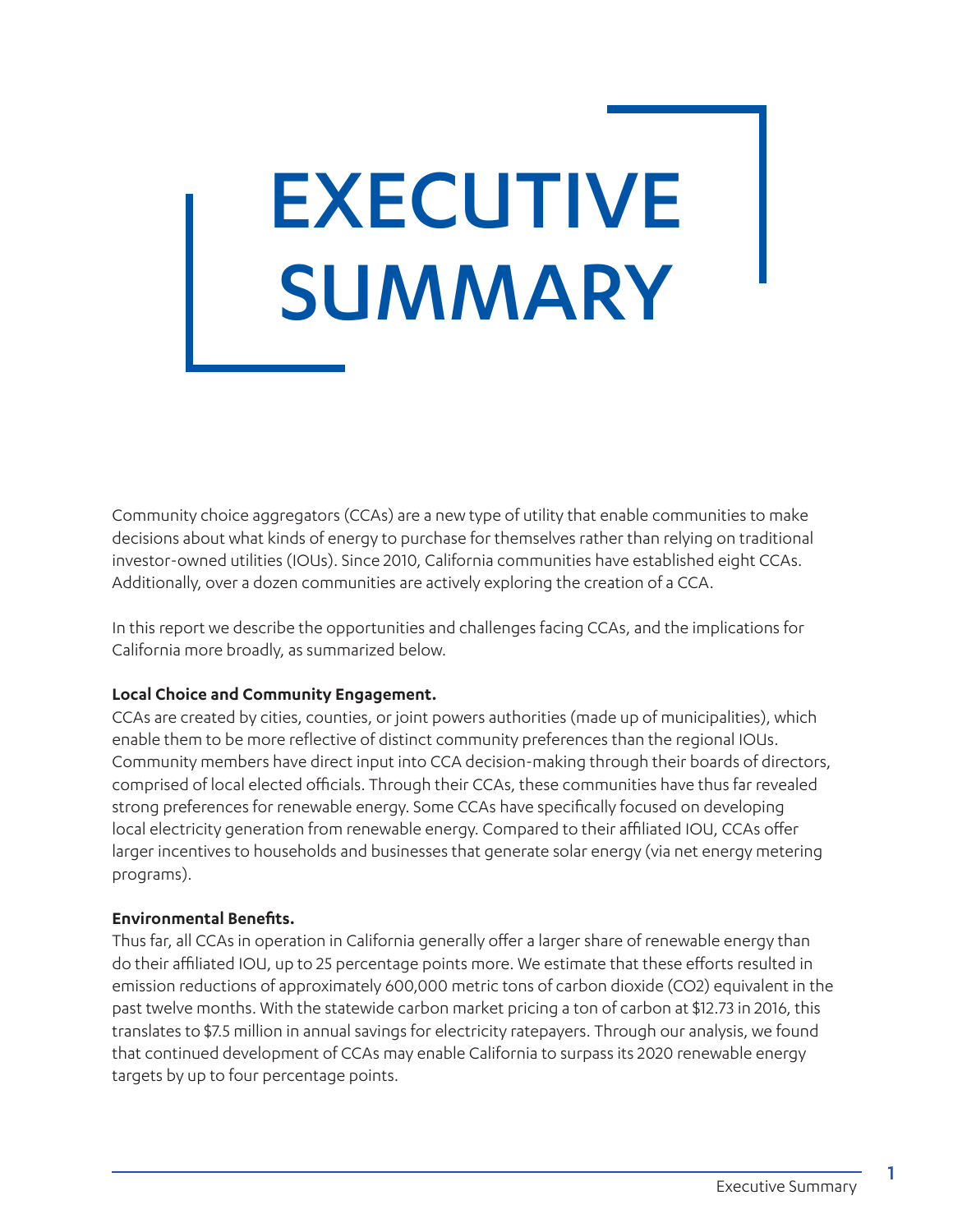#### **A More Competitive Retail Marketplace.**

CCAs in California were the first energy provider to offer their ratepayers at least two options to purchase: a mixed energy portfolio with a high percentage from renewable energy or a 100 percent renewable energy option. CCAs have been able to offer greener energy at a very competitive price, sometimes at rates even lower than IOU rates. Most of the time, CCAs are able to provide lower rates for the same amount of renewable energy, compared to their affiliated IOUs. The recent entrance of CCAs into the energy market allows them to benefit from a long decline of falling wholesale renewable energy costs. In contrast, IOUs have long been required by regulators to purchase renewable energy, including when it was far more expensive than it is today. This more competitive retail marketplace can only be beneficial for Californian's ratepayers, who will see a decrease in electricity rates and an increasing amount of products they can choose from.

#### **Past and Future System Costs.**

Whether CCAs can remain cost-competitive with their affiliated IOUs depends on several policy decisions that could occur in the near future. The decision on how to allocate long-lived costs associated with IOUs complying with past public policies represents a challenge because there is a need to ensure fairness among both IOU and CCA ratepayers. As more CCAs develop, more ratepayers across the state will be impacted by these policies. A clear distinction between each stakeholder's responsibilities is crucial in order to avoid unnecessary cost-shifting and artificially low rates. As an example, when a customer leaves the IOU to join a CCA, policymakers must decide how to appropriately allocate the on-going legacy costs associated with that customer to the CCA, known as the *Power Charge Indifference Adjustment*.

A second set of policy decisions focus on how to allocate the costs of ensuring short- and longterm grid reliability to both CCAs and IOUs. These policy decisions involve Resource Adequacy and the Cost Allocation Mechanism, concepts that will be addressed in Chapter 4. A third set of policy decisions will determine how the cost of Transmission and Delivery should be allocated to energy generation depending on their need for transmission lines. While some CCA customers will be content to pay more for cleaner power, community benefits, and the local control associated with CCAs, the ability of CCAs to retain more price-sensitive customers will be determined by how policymakers address these important questions.

This report seeks to summarize many complex issues that affect ratepayers. Given our desire for this report be accessible to a lay audience, inevitably some details are omitted and others simplified. The scope of this report is to provide a brief overview of the different challenges encountered by CCAs and IOUs, and not to provide a full analysis of the issues currently discussed in greater detail at the California Public Utilities Commission (CPUC).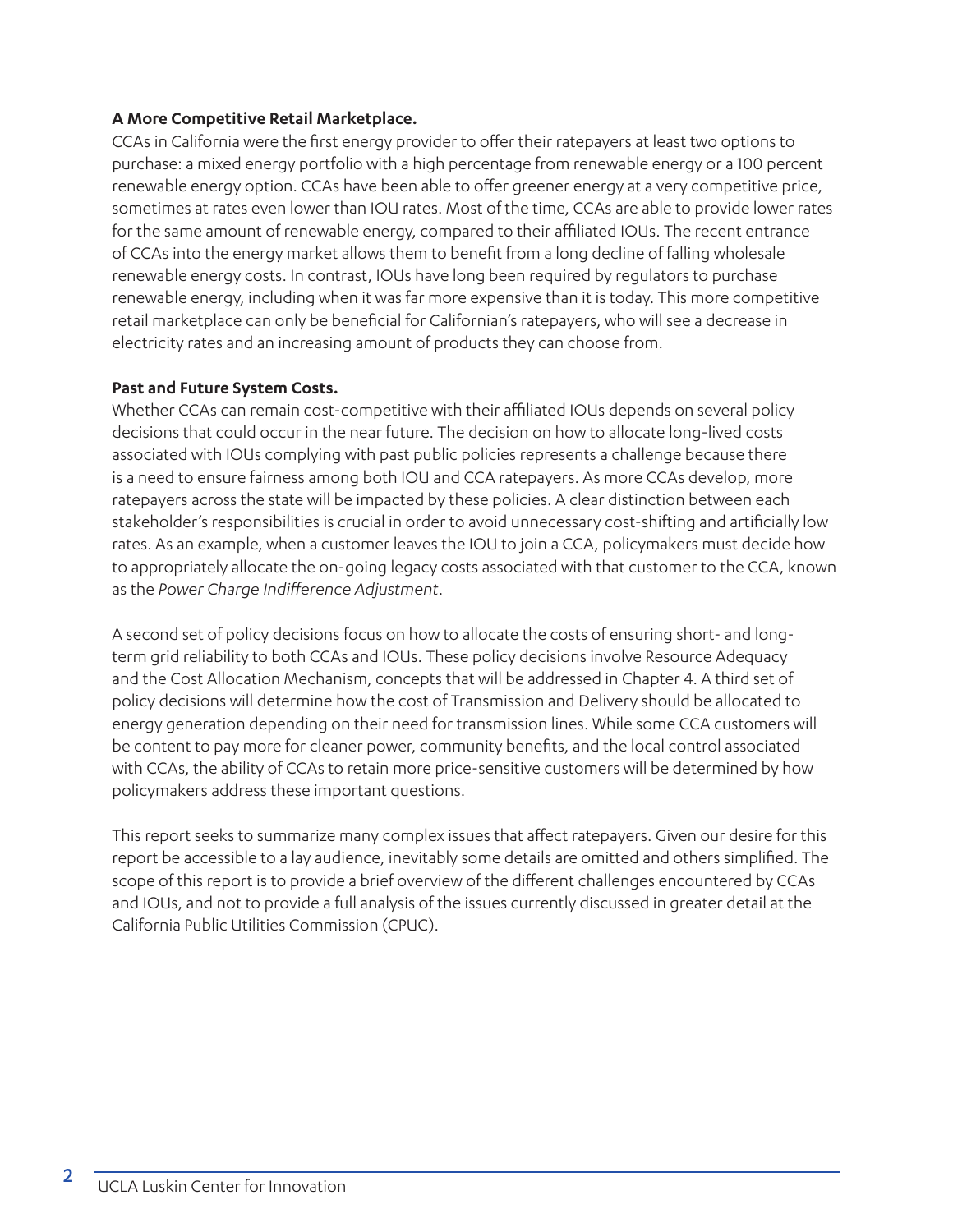# 1 INTRODUCTION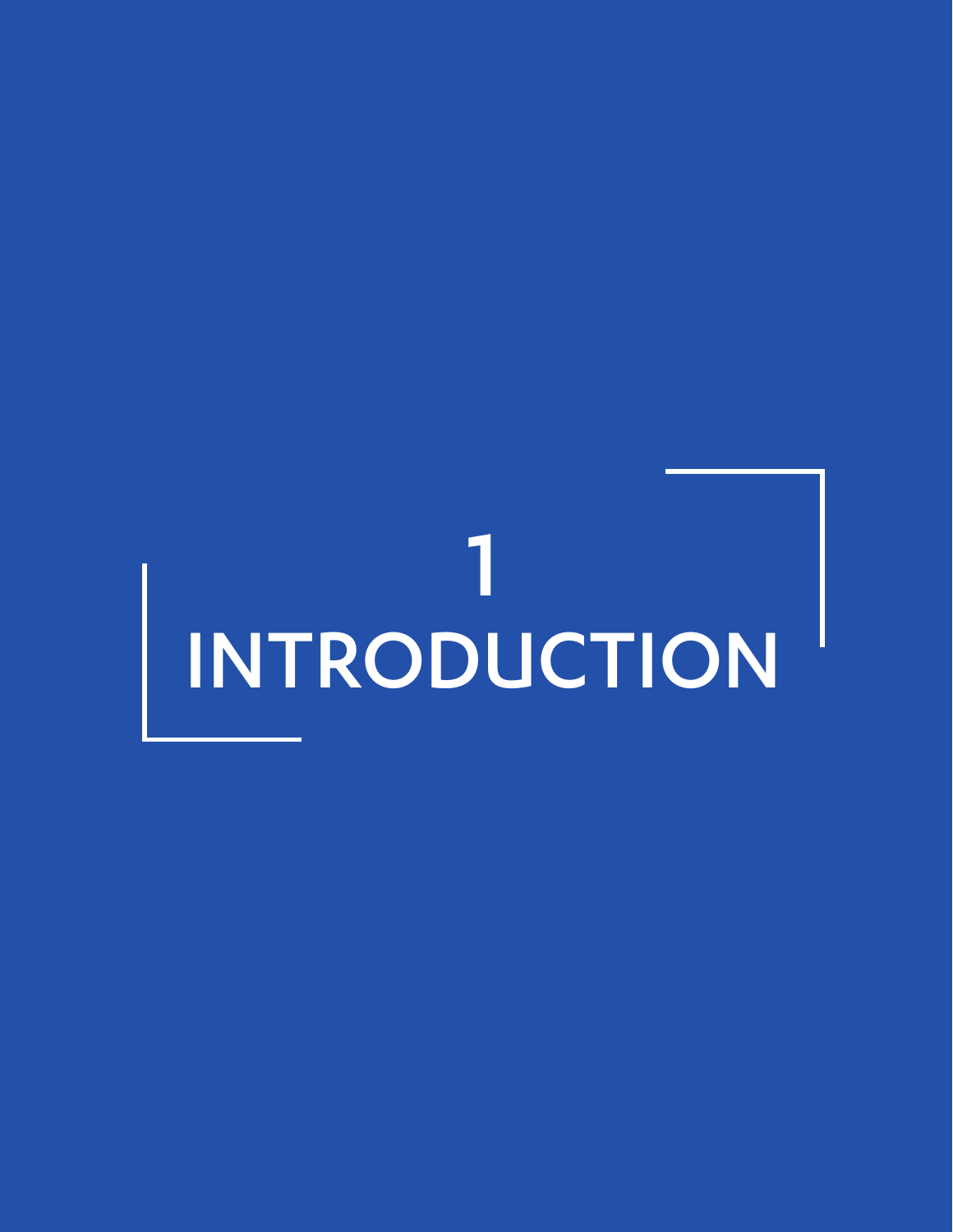The rapid emergence of community choice aggregators (CCAs) represents a transformative development within California's retail energy sector. CCAs allow cities or counties to aggregate the electrical loads of their residents, businesses, and municipal facilities to purchase energy on their behalf. CCAs have directly introduced competition into historically-protected investor-owned utility (IOUs) territories. In doing so, they have given eligible California customers the unprecedented choice of retail energy providers.

By design, CCAs reflect their local community preferences and the institutional competency of their underlying governing counties and cities. Observers should not expect uniform policies or performance across all CCAs, as most of them are still at an early development stage. Yet current trends suggest CCAs are providing direct benefits to their own customers, as well as indirect benefits to all California electricity ratepayers through competition and innovations. To date, the five CCAs we reviewed have provided their customers with cleaner energy at lower costs and with greater responses to local conditions and needs.

Starting in this chapter, we describe the current retail energy landscape and the historical factors that have given rise to CCAs. We also provide an overview of the existing CCAs as well as those expecting to commence next year or are currently in the planning stages. In Chapter 2, we explain the legislation authorizing the creation of CCAs, procedurally how the California Public Utilities Commission (CPUC) approves the creation of CCAs, how they are governed, and most importantly, how their operational responsibilities differ from, but still depend upon their affiliated IOUs.

In Chapter 3, we evaluate the performance of the five oldest CCAs and identify a number of benefits (quantified whenever possible). We evaluate the new renewable energy retail options they offer compared to those offered by their affiliated IOUs. We then explore the factors, both permanent and transitional, that have permitted CCAs to be cost effective. Broadening the focus, we evaluate how CCAs could help the state to more quickly achieve its renewable energy goals. Finally, we qualitatively discuss additional potential benefits of CCAs.

Finally, in Chapter 4, we present the most important policy decisions that the CPUC and state legislature will have to make that will affect both CCA and IOU customers. When a customer leaves the IOU to join a CCA, policymakers must decide how to appropriately allocate the on-going legacy costs associated with that customer. The fee charged to the customers to address this issue is known as the Power Charge Indifference Adjustment. A second set of policy decisions focus on how to allocate the costs of ensuring short- and long-term grid reliability to CCAs or IOUs. These policy decisions involve Resource Adequacy and the Cost Allocation Mechanism. A third set of policy decisions will determine how the cost of delivery should be calculated depending on the actual need for transmission lines. While some CCA customers will be content to pay a slight premium for the cleaner power, community benefits, and local control associated with CCAs, the ability of CCAs to retain more price-sensitive customers will be determined by how policymakers address these important questions.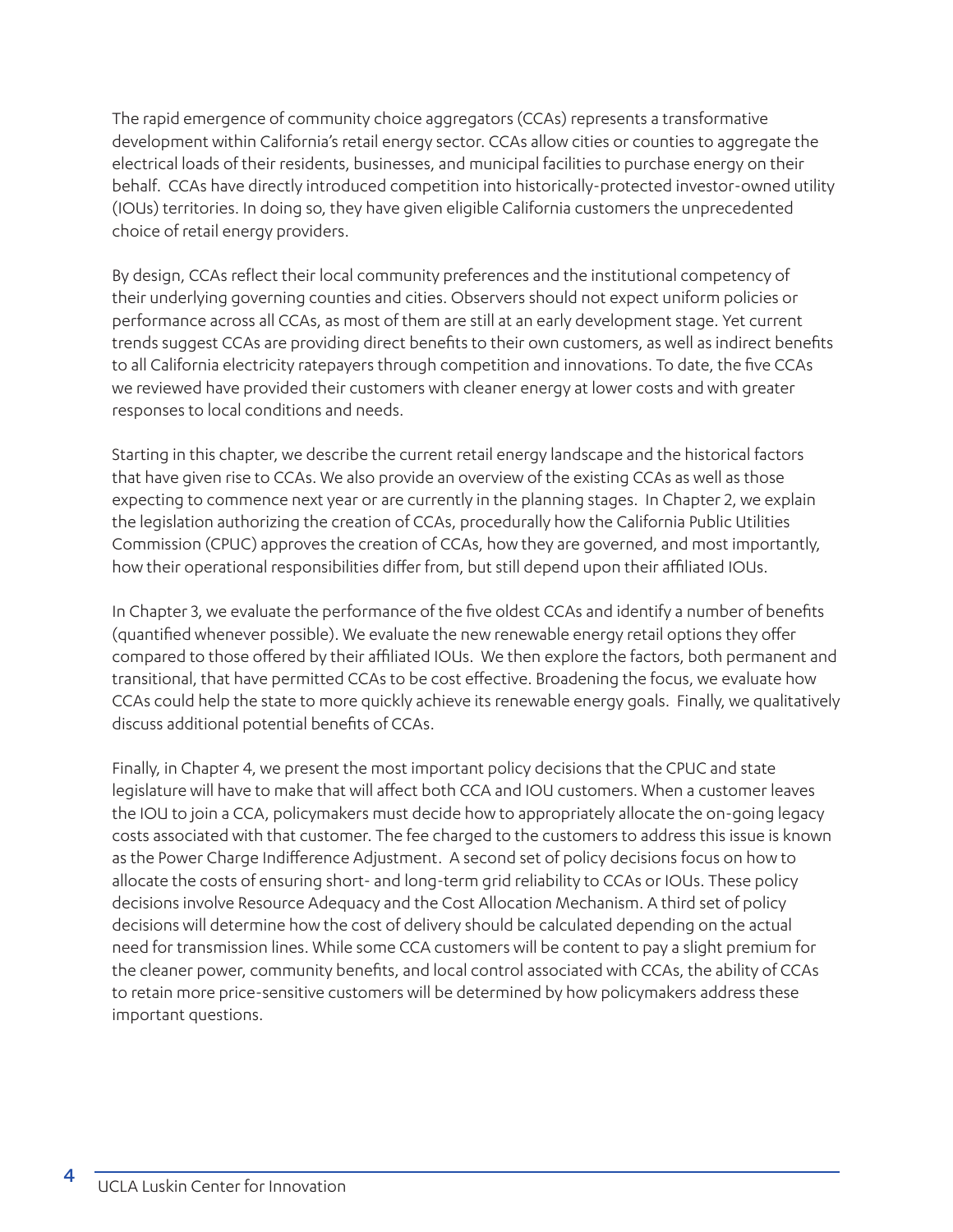#### **Current Retail Electricity Landscape in California**

There are 81 energy providers currently registered in California. However, only three investor-owned utilities deliver almost 63.6 percent of the electricity in the state and also own the majority of the electrical grid: Pacific Gas & Electric (PG&E) Company, Southern California Edison (SCE) and San Diego Gas & Electricity Company (SDG&E). CCAs, which by law may be created only in IOU territories, currently make up five percent of the market share. As shown in Figure 1, much of the remainder of the market is served by publicly-owned utilities (24%) and other Electric Service Providers (7%).

The future growth-rate of CCAs depends both on their organizational performance and the policy decisions discussed in Chapter 4. However, it is possible that within the coming years, CCAs could grow to represent the second largest type of retail energy providers in the state, surpassing publically-owned utilities.





#### **Historical Context for the Emergence of CCAs**

Historically, IOUs and publicly-owned utilities provided electricity to the vast majority of consumers in California. The interaction between ratepayers and their affiliated utility was designed to provide mutual rights, obligations, and benefits established by a regulatory compact. However, several factors frayed some communities' trust and satisfaction with this compact, motivating them to seek alternatives to IOUs in the form of community choice aggregation. Beginning in the 1990s, and accelerated by the energy crisis of the early 2000s, California ratepayers in IOU territories became increasingly alarmed by rising electricity bills while experiencing a loss of trust in the performance (e.g., brownouts) and governance of IOUs. In the 1990s, the CPUC began planning for a transition to break up the vertically-integrated utility model. This resulted in the formation of the California Independent System Operator (CAISO) and the Power Exchange (PX) market, which enabled and supported greater competition in the wholesale market for electricity generation. IOUs were forced to divest their wholesale generating capacity. These developments reduced the technical and institutional barriers to giving ratepayers an alternative to the regulated monopoly IOU model.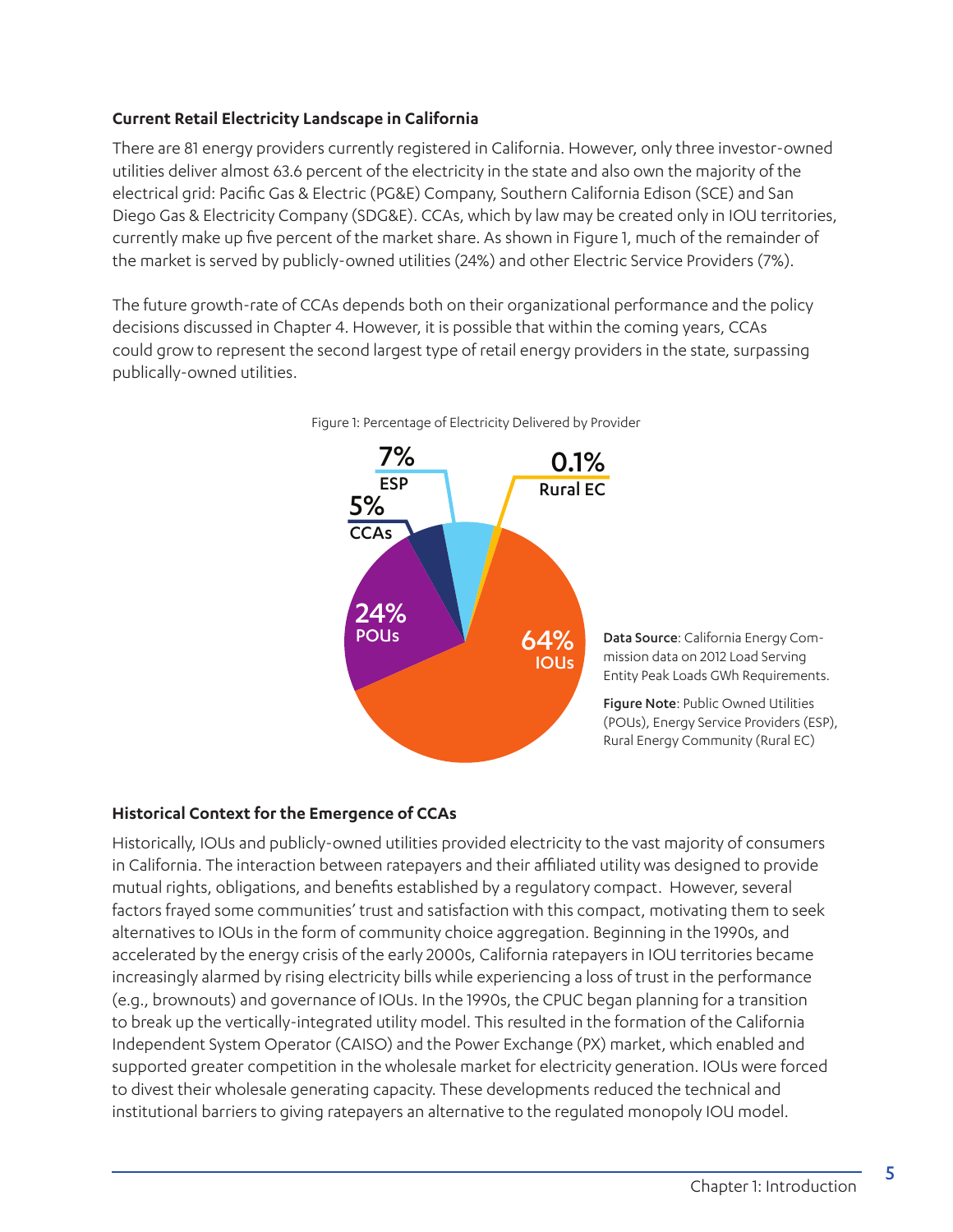In order to accelerate the process of providing more choice and efficiency, the state legislature passed Assembly Bill (AB) 117 in 2002, enabling the creation of CCAs. The law allows local governments and communities the opportunity to take a more active role in energy procurement policy and planning on behalf of their local residents and businesses. The bill also authorized default ratepayer enrollment in CCAs with the option to opt-out back to the IOU bundled service. Current CCAs' retention rates vary between 78 and 89 percent.<sup>1</sup>

#### **Current State of CCA Development**

Eight operational CCAs have since emerged in California. In chronological order, they are:

- Marin Clean Energy (MCE), 2010
- Sonoma Clean Power (SCP), 2014
- Lancaster Choice Energy (LCE), 2015
- CleanPower San Francisco (CleanPowerSF), 2016
- Peninsula Clean Energy (PCE) in San Mateo County, 2016
- Apple Valley Choice Energy, 2017\*
- Silicon Valley Clean Energy, 2017\*
- Redwood Coast Energy Authority, 2017\*

\*These CCAs came into operation after the analysis for this study was completed. Thus, this study only focuses on the first five operational CCAs in California.

Other CCAs are targeted to launch later in 2017:

- East Bay Community Energy in Alameda County
- Los Angeles Community Choice Energy
- Valley Clean Energy Alliance in Yolo County and the City of Davis

Additionally, another 20 CCA programs are being explored across the state, as illustrated in blue on the map below. Note this Figure was created in May 2017. We recognize that change is happening rapidly and this map should be used to illustrate this point rather than provide an update on CCA development. The rapid increase in the development of CCAs indicates the strong interest in communities across the state to manage their own energy supply. This expansion of CCAs could result in a transformation of the energy generation and distribution industry in California.

<sup>1</sup> [LEAN Energy US \(2015\). "The Potential for Community Choice Energy in the Heart of Silicon Valley."](https://www.mcecleanenergy.org/wp-content/uploads/2016/01/SVCCEPAssessmentReport-LEANEnergyMay2015.pdf)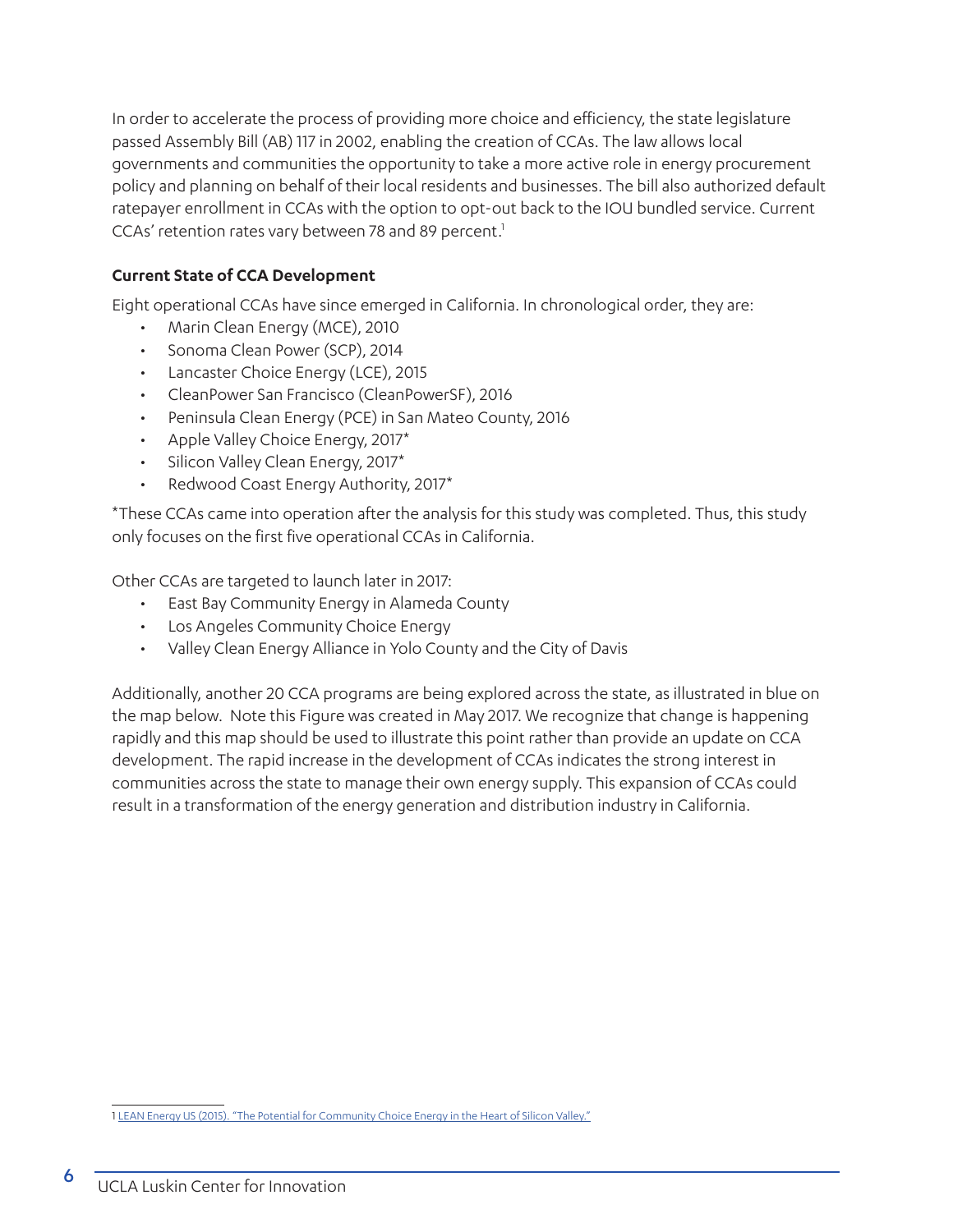Figure 2: Map of Existing and Potential Future CCAs in California

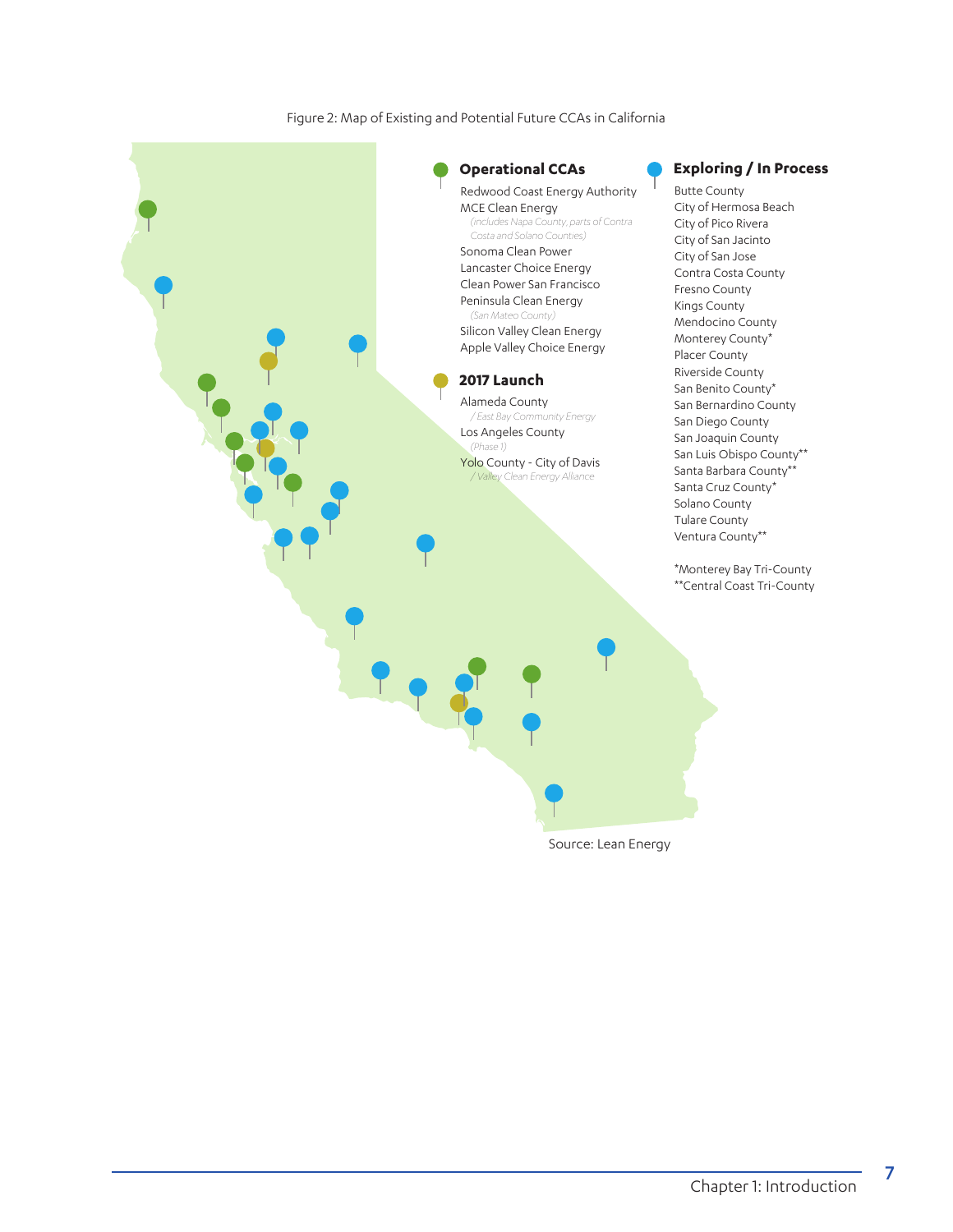## 2 **ESTABLISHING CCAS AND HOW THEY WORK**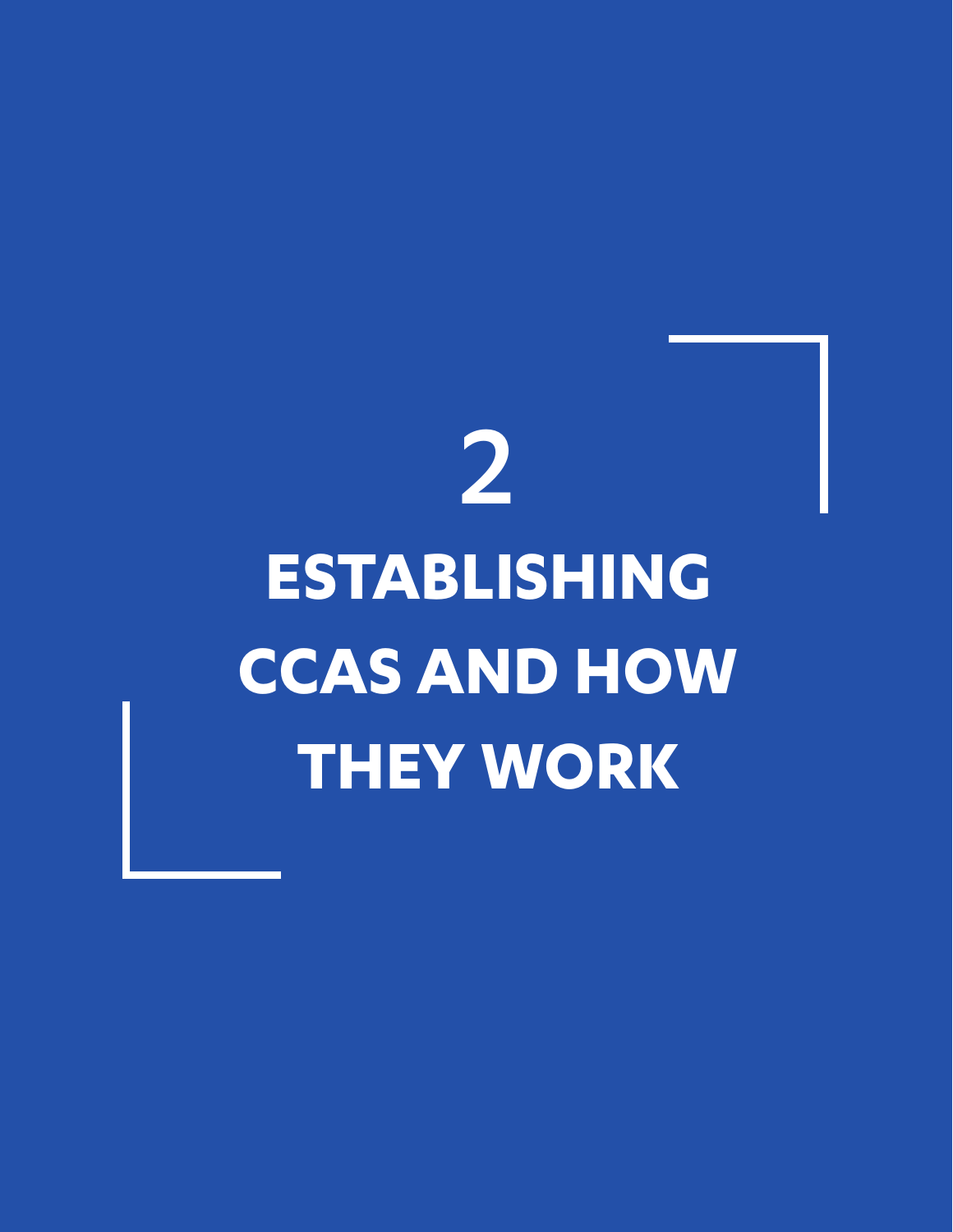The creation of community choice aggregators (CCAs) is a relatively new phenomenon and process both in California and nation-wide.<sup>2</sup> In this chapter we describe the state laws that authorized the creation of CCAs and bestowed specific responsibilities upon them and their affiliated investorowned utility (IOU). Because both CCAs and IOUs compete for the same customers, and IOUs have a powerful incumbency position, we also review the state legislation and regulatory decisions that govern the conduct of each entity.

Although newly created CCAs assume the responsibility of purchasing energy on behalf of their customers, IOUs continue to provide other essential services such as electricity distribution, metering, and billing to CCA customers. We describe how this cooperative relationship between CCAs and IOUs is designed to work. Next, we describe the process by which cities and counties may propose the creation of CCAs and how CCAs are governed by local officials once they are created.

## **2.1 Policy Origins of CCAs and their Relationship with IOUs**

The authority to establish CCAs, including management of their ongoing fiscal responsibilities and regulatory obligations, was specified in Assembly Bill (AB) 117 in 2002. AB 117 was signed into law to give a city, county, group of cities, or group of counties the ability to aggregate the electrical loads of their residents, businesses, and municipal facilities. Under this state law, these aggregators can act as Load Serving Entities for their communities, like any other utility or energy provider in California.<sup>3</sup> When a county or city decides to create or join a CCA, all customers within that jurisdiction are automatically enrolled in the CCA. However, customers can choose to opt-out and return to the incumbent utility for generation service at any time. State law requires that customers receive four enrollment notifications before and after a CCA program launches. IOUs are able to recover historic investment costs and other costs resulting from the loss of departing customers, which will be discussed further in Chapter 4.4

Once aggregated, local jurisdictions have the procurement autonomy to facilitate the wholesale purchase and retail sale of electricity on behalf of their end-use customers. IOUs continue to provide distribution and transmission grid services, as well as consolidated billing and other customer services to ratepayers as shown in Figure 3.<sup>5,6</sup> AB 117 also stipulates that CCAs cannot aggregate electricity loads that are served by publicly-owned utilities, such as the Sacramento Municipal Utility District or the Los Angeles Department of Water and Power.<sup>7</sup>

<sup>2</sup> According to Lean Energy US, CCAs are statutorily enabled in California, Illinois, Ohio, Massachusetts, New Jersey, New York, and Rhode Island, with a handful of other states considering legislation. CCAs in California and Illinois are permitted to develop power projects as well as contract for power. Some states (e.g. Ohio) also allow for gas aggregation.

<sup>3</sup> As articulated in the statute, the aim of a CCA is to "aggregate the electrical load of interested electricity consumers within its boundaries to reduce transaction costs to consumers, provide consumer protections, and leverage the negotiation of contracts."

<sup>4</sup> California Public Utilities Commission (2004). Decision 04-12-046

<sup>5</sup> California Public Utilities Commission (2003). Ruling 03-10-003

<sup>6</sup> AB 117 outlines the continued responsibilities of the IOUs. "All electrical corporations… shall include providing the entities with appropriate billing and electrical load data, including, but not limited to, data detailing electricity needs and patterns of usage... Electrical corporations shall continue to provide all metering, billing, collection, and customer service to retail customers that participate in community choice aggregation programs… Delivery services shall be provided at the same rates, terms and conditions as approved by the commission, for community choice aggregation customers."

<sup>7</sup> Assembly Bill 117 (2001). Section 9604.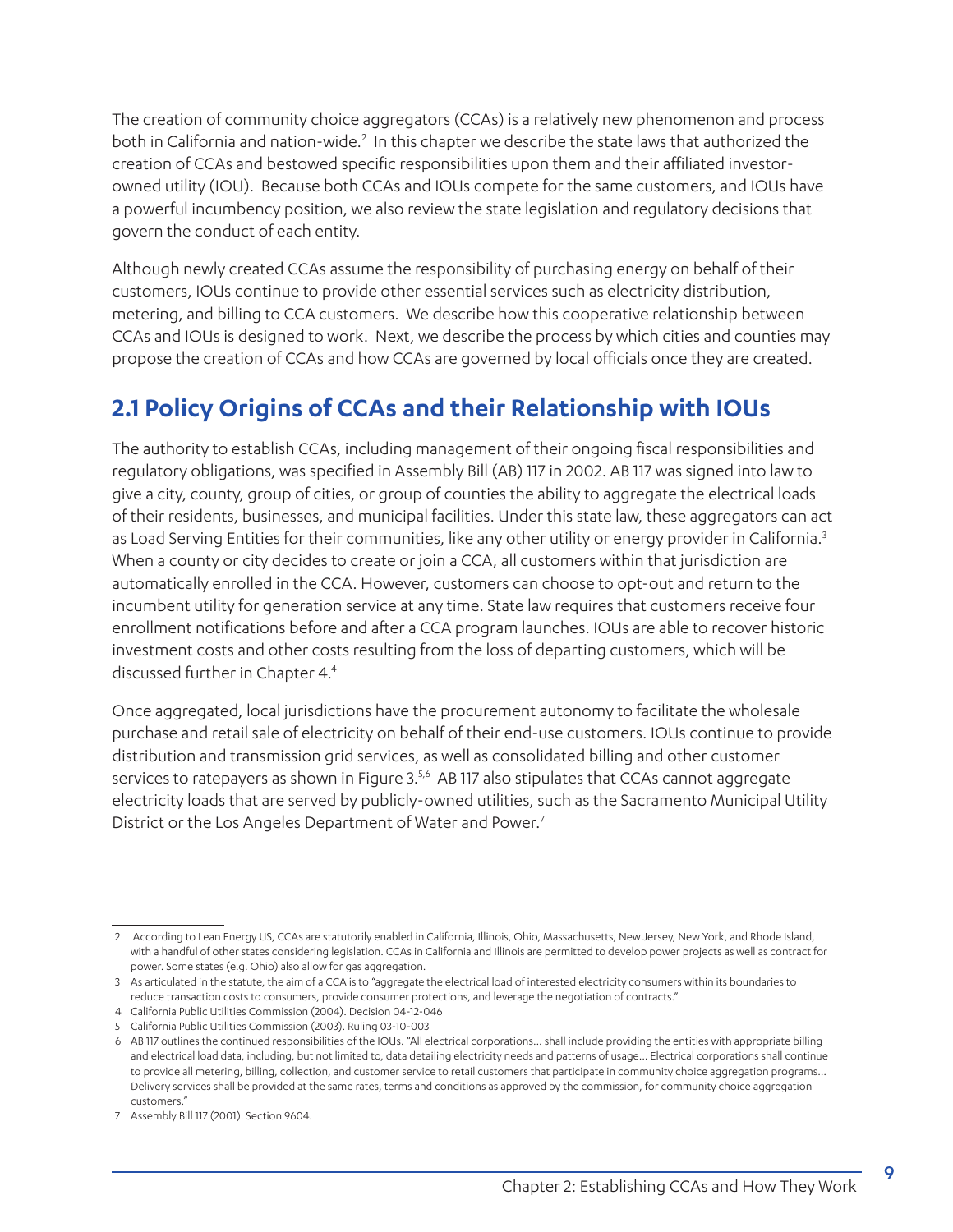

Source: Nicholas Armour et al (2014). Community Choice Aggregation in Torrance, a Pre-Feasibility Study. The University of Southern California Price School of Public Policy.

Table 1 below illustrates the collaborative system between IOUs and CCAs, noting the respective functions associated with each. CCAs assume exclusive responsibilities for electricity generation, including purchasing electricity from generators, investing in their own generating resources, and balancing supply with demand. IOUs retain exclusive responsibility for CCA customers' electricity distribution, including grid infrastructure investment, and energy delivery. IOUs are also responsible for CCA customers' billing and metering. The CCA can use its revenue to finance worthy public-benefits programs such as installation of rooftop photovoltaic systems and energy efficiency investments. The CCA's knowledge of its community can help improve the effectiveness of investments by targeting programs that support community preferences. Current CPUC rules also allow CCAs the right to administer public goods funding for energy efficiency programs. Section 381.1 of the California Public Utilities Code allows CCAs to elect or apply to administer their own energy efficiency programs. If a CCA elects to administer programs, they are limited in rate payer funds and only allowed to serve their own customers. When a CCA applies to administer programs, they are able to serve everyone in their service area regardless of whether they are a CCA or IOU customer.<sup>8</sup>

|                                           | CCAs | IOU |
|-------------------------------------------|------|-----|
| <b>Electricity Generation</b>             |      |     |
| Purchasing electricity from suppliers     |      |     |
| Balancing supply with demand              |      |     |
| <b>Electricity Distribution</b>           |      |     |
| Grid infrastructure                       |      |     |
| Delivering electricity to ratepayers      |      |     |
| <b>Transaction</b>                        |      |     |
| Billing and Metering                      |      |     |
| Communication                             |      |     |
| <b>Integrated Demand Energy Resources</b> |      |     |
| <b>Energy Efficiency Programs</b>         |      |     |
| Net Energy Metering Programs              |      |     |

Table 1: How Responsibilities are Shared Between CCAs and IOUs

<sup>8</sup> California Public Utilities Commission (2014). Decision 14-01-033.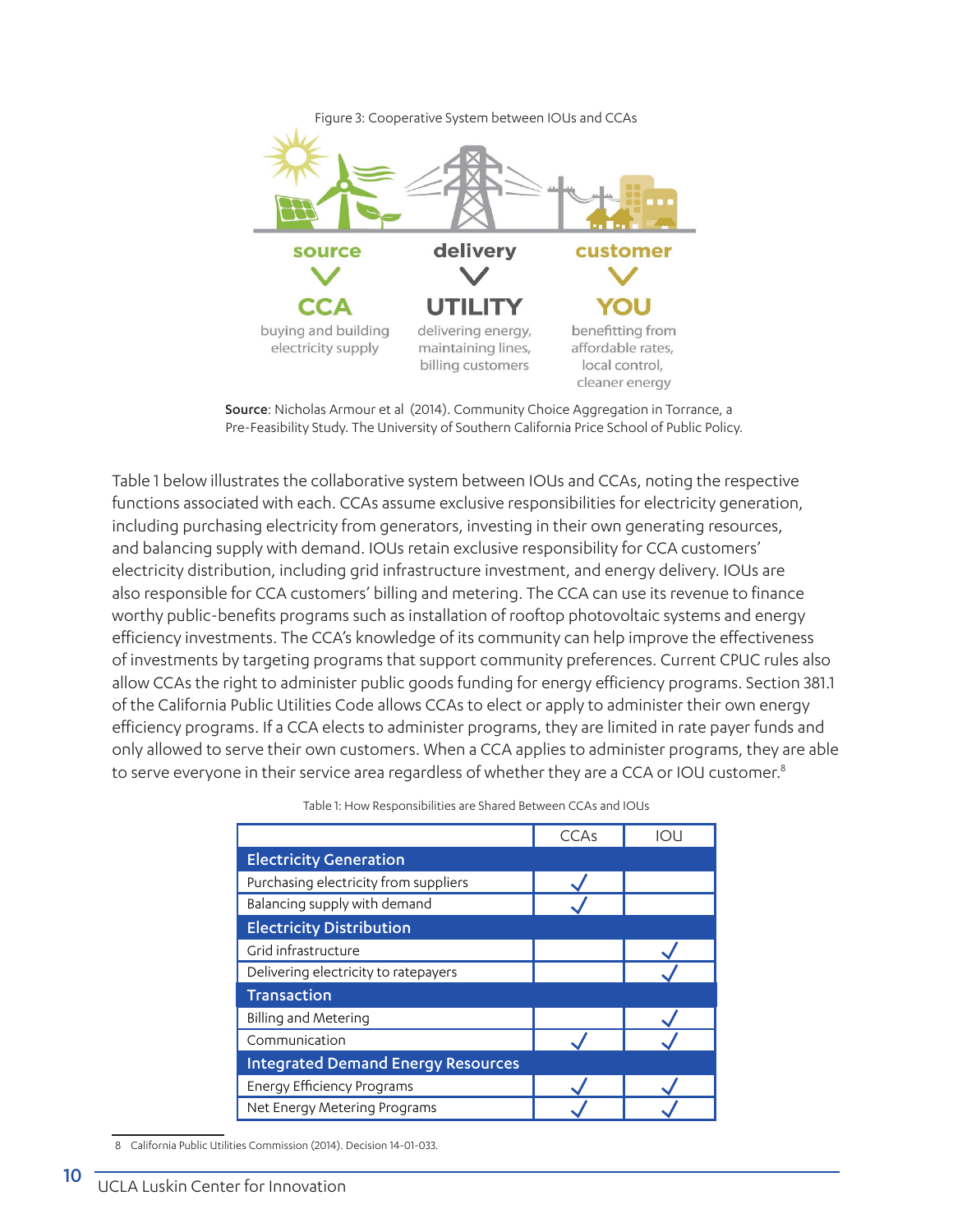#### **The Policy Framework for Managing Competition between CCAs and IOUs**

Senate Bill (SB) 790, the Charles McGlashan Community Choice Aggregation Act,<sup>9</sup> directed the CPUC to establish a code of conduct to regulate IOU interactions with CCAs.<sup>10</sup> The CPUC subsequently implemented a number of new regulations, including the following:<sup>11</sup>

- A CCA Code of Conduct that defines and restricts marketing and lobbying activities that IOUs can conduct against CCAs and ensures equal treatment of CCAs by IOUs.
- Regular audits of the IOUs' compliance with the CCA Code of Conduct.
- The annual calculation and disclosure of a "neutral comparison" of the rates of an IOU and any CCA within its service area.

#### **Other Major State Law Requirements**

CCAs are also subject to other regulations applicable to Load Serving Entities, including, but not limited to: Resource Adequacy (RA) provisions, Renewable Portfolio Standards (RPS), the Global Warming Solutions Act of 2006 (AB 32), and the Power Source Disclosure Program, administered by the California Energy Commission.

## **2.2 Regulatory Process of Becoming and Terminating a CCA**

Cities and Counties must follow a specific process in order to create CCA, which ultimately must receive CPUC certification. Figure 4 below details the public process necessary to launch a CCA. Cities and counties initiate the CCA creation process by adopting an ordinance. Subsequently, they are required to conduct a Feasibility Study and then submit an Implementation Plan to the CPUC containing a variety of necessary components, including a Statement of Intent. Once the CPUC approves the Plan, a start date for the CCA may be determined.<sup>12</sup> The launch of a CCA frequently occurs in several phases by territory and customer category.

#### Figure 4: Regulatory Process for Establishing a CCA



CCAs are required to have sufficient funds to compensate ratepayers for IOU re-entry fees, should a CCA need to terminate services. To date, no CCAs have terminated services in California. This possibility of service termination also raises questions about the role and responsibilities of IOUs as the legal "provider of last resort", highlighting a need to clarify how a provider of last resort would allocate costs and seek cost recovery. A related question is how any energy procurement contract liabilities associated with a terminated CCA would be allocated among local stakeholders. Currently, AB 117 requires CCAs to "post a bond or demonstrate insurance sufficient to cover the reentry fees".<sup>13</sup> The CPUC adopted an interim bond that is equivalent to the security deposit requirement that

<sup>9</sup> Senate Bill 790, Section 1. Charles McGlashan was a Supervisor on the Marin County Board of Supervisors, and the founding chairman of Marin Clean Energy.

<sup>10</sup> California Public Utilities Commission (2012). Decision 12-12-036: "Adopting a Code of Conduct and Enforcement Mechanisms Related to Utility Interactions With Community Choice Aggregators, Pursuant to Senate Bill 790."

<sup>11</sup> Decision 12-12-036.

<sup>12</sup> AB 117, Rulemaking 03-10-003, D.04-12-046, and D.05-12-041 set the rules for CCA creation.

<sup>13</sup> Ibid. Page 2.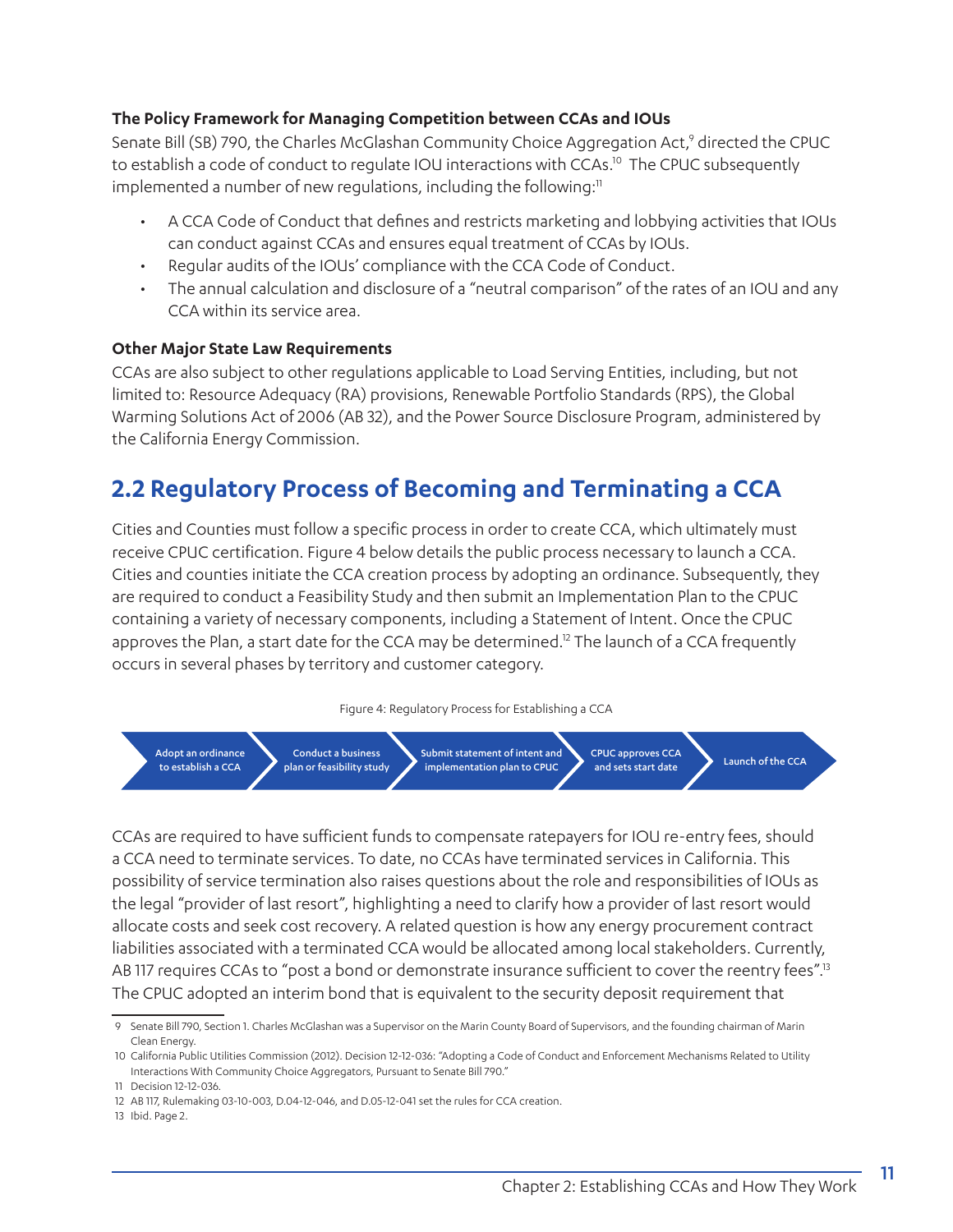currently applies to an Energy Service Provider's (ESP) registration with the CPUC, between \$25,000 and \$100,000, depending on the number of customers. According to some IOUs, this interim bond is insufficient to cover all the procurement costs required to ensure a rapid return of all customers in case of termination. This discussion is part of a recently launched proceeding at the CPUC.<sup>14</sup>

## **2.3 Governance Structure**

CCAs are public agencies that are governed by a public board of directors, a city council, or a commission. Boards of directors are comprised of elected officials from each of the member communities, such as county chairs and vice chairs, mayors, and city or town council members and supervisors. Meetings are held on a regular basis to make administrative and policy decisions related to the operation of the CCA. CCAs can choose from three types of governance structures: an inter-jurisdictional joint powers authority, a single city or county enterprise fund, or third-party management.

A joint powers authority (JPA) serves as a public, not-for-profit agency on behalf of the municipalities that choose to participate in the CCA program. Under this legal structure, assets and liabilities of the CCA program remain separate from those of the county or city general funds. Surplus funds generated by the CCA may be reinvested back into the community in the form of new energy projects and programs within the entire service area, such as solar rebates for low-income households. Marin Clean Energy, Sonoma Clean Power, and Peninsula Clean Energy are joint powers authorities.

A second option is to establish a CCA through a single city or county enterprise fund. Under this governance structure, the CCA is managed by a single entity, as a separate program or fund within existing municipal operations. The financial liability has to be mitigated by specific vendor contract language that protects municipal assets. In some cases, the entity can be financially independent. Both Lancaster Choice Energy and CleanPowerSF chose this option.

A third option involves commercial third-party management where the CCA's operations are delegated by contract to a private firm. This model has yet to be assessed because it has not yet been implemented in California.

<sup>14</sup> [California Public Utilities Commission \(2017\). Ruling Setting Prehearing Conference. Rulemaking 03-10-003](http://docs.cpuc.ca.gov/PublishedDocs/Efile/G000/M173/K118/173118975.PDF)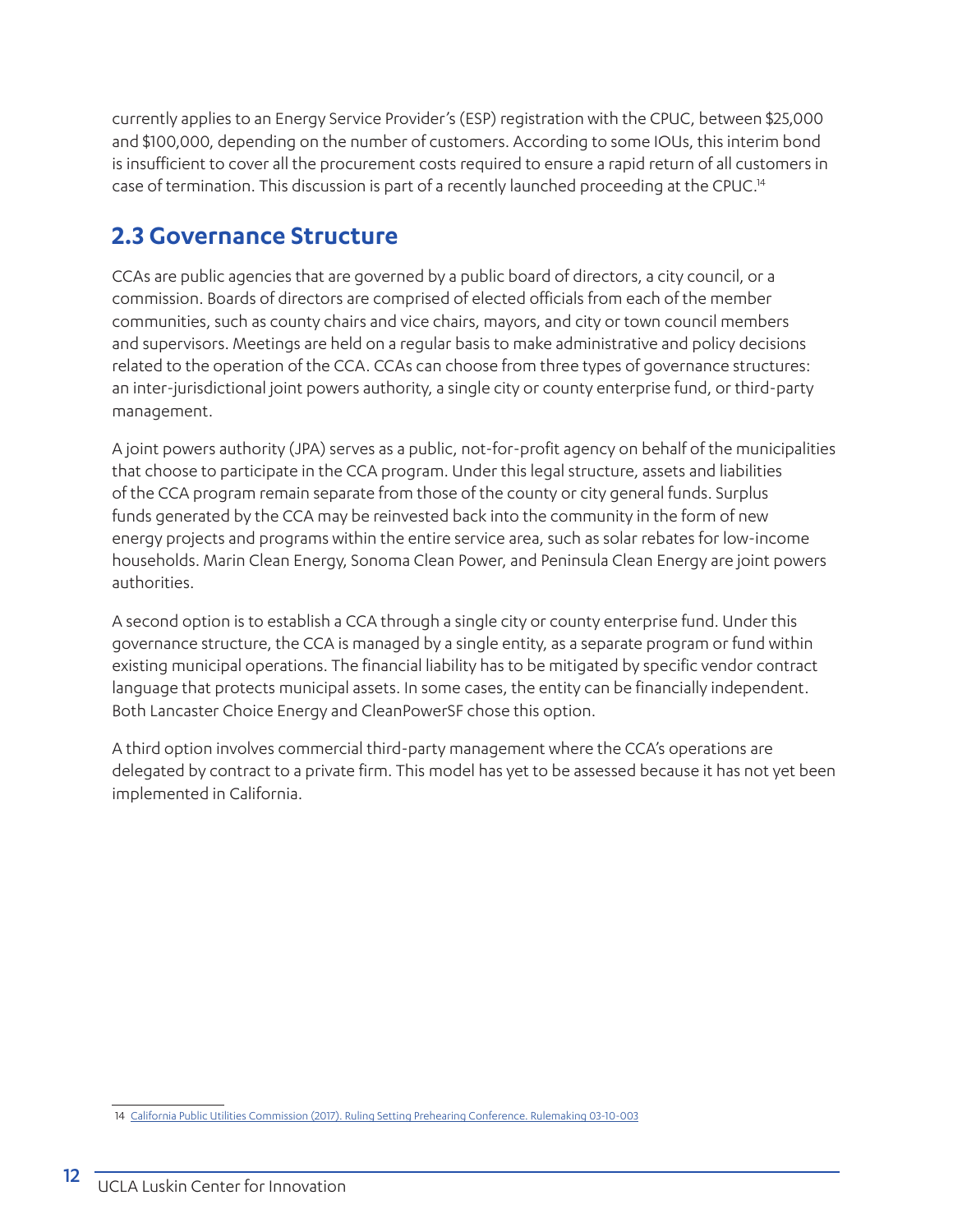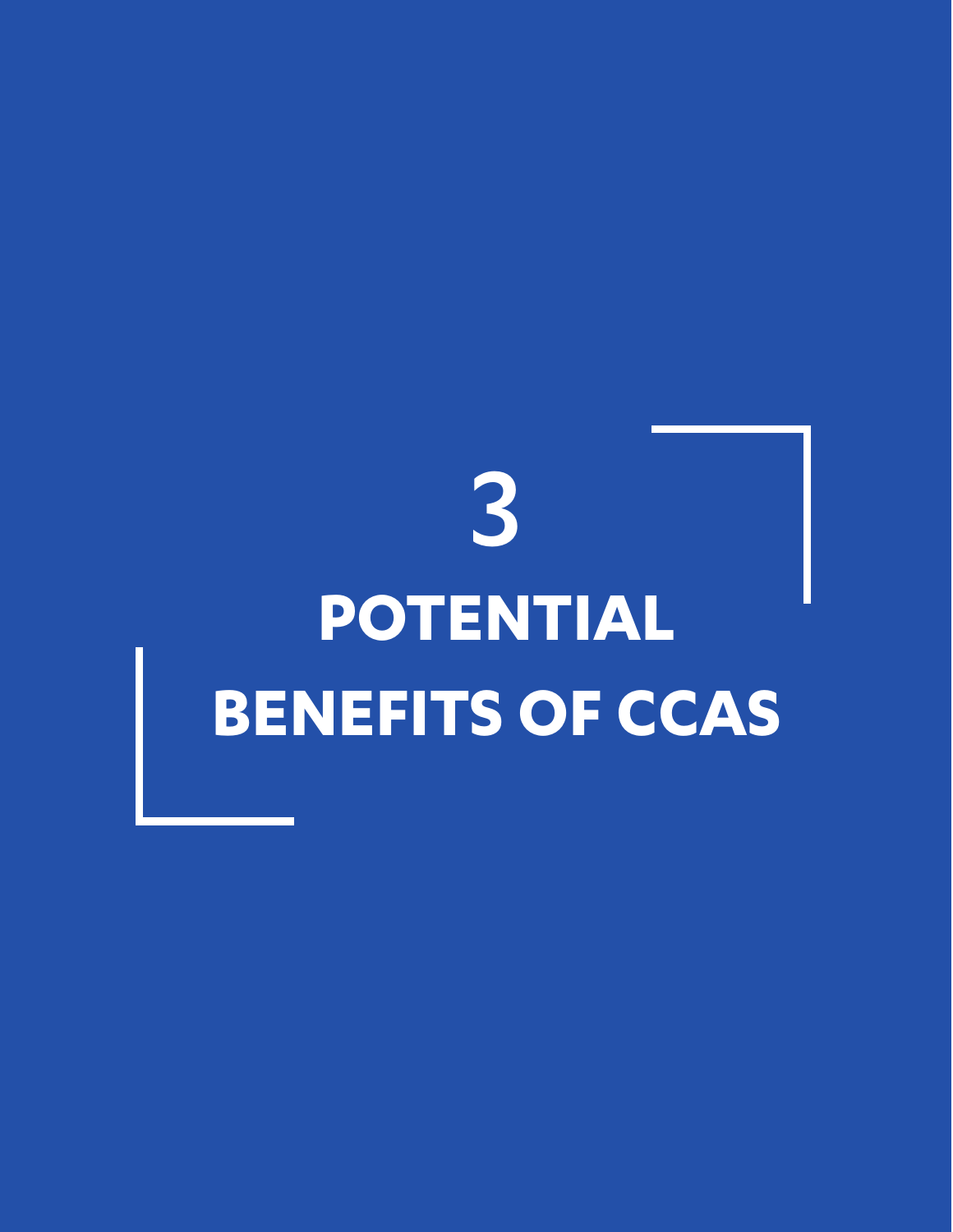Community choice aggregators (CCAs) have the potential to offer a variety of benefits to their customers, their region, and the State of California. In this chapter, we review the performance of CCAs along a variety of dimensions. We first assess the quantity of clean energy consumed within CCAs compared with their affiliated investor-owned utility (IOU), revealing that CCAs consume larger amounts of renewable energy and produce lower amounts of greenhouse gases (GHGs) than their affiliated IOUs. Second, we compare costs of commensurate clean energy service options across CCAs and affiliated IOUs. Today, all CCAs provide their customers with more competitive rates (for a comparable service) than do their affiliated IOUs. Third, and more broadly, the presence of CCAs also increases competition within IOU service territories, leading to greater consumer choice.

We also assess prospective benefits. This includes determining how much quicker the State of California may be able to achieve its ambitious renewable energy goals with the assistance of CCAs. This analysis is based on existing and soon to be launched CCAs. Finally, we assess the benefits that CCAs offer in terms of greater direct local democratic control and their ability to tailor policies to local conditions. As a result, CCAs appear to be positioned to address the local need for job creation, environmental justice, and more targeted education. Some CCA policies appear to offer additional environmental benefits through net energy metering compensation as well as offering ratepayers more options such as a 100 percent locally-produced renewable energy product.

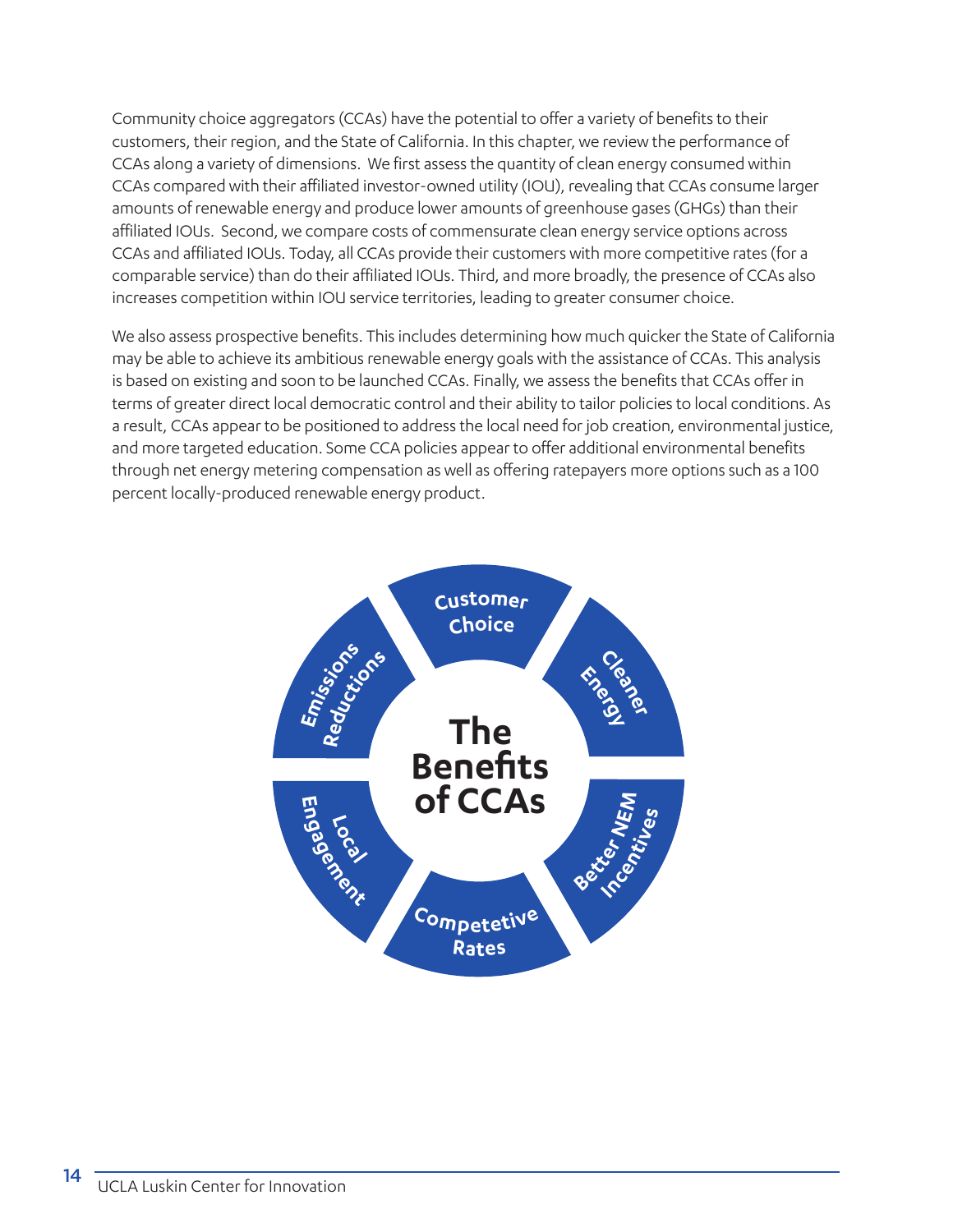## **3.1 Environmental Benefits of CCAs for Californians**

Existing CCAs aim to supply larger quantities of renewable energy resulting in a greater reduction of criteria pollutants and GHG emitted than their affiliated utilities. For this analysis, the Luskin Center used the most up to date power content labels obtained from each utility. We also used the emission factors and the two percent transmission loss correction factor provided by the California Air Resources Board.<sup>15</sup> The use of Renewable Energy Certificates category 3 was also taken into consideration as it affects the actual greenhouse gases emissions for both MCE and Lancaster Choice Energy.

Figure 6 below compares CCAs' and IOUs' power content labels and resulting GHG emissions. For example, we estimate that for the same amount of electricity delivered, MCE emits 26 percent less GHG than PG&E, due to a higher use of renewable energy. Sonoma Clean Power emits 61 percent less than PG&E, Clean Power San Francisco emits 30 percent less than PG&E, and Peninsula Clean Energy emits 53 percent less than PG&E. We also estimate that Lancaster Choice Energy emits one percent more GHG than Southern California Edison (SCE) for the same amount of electricity delivered. Even though Lancaster Choice Energy displays a larger share of renewable energy than SCE, a substantial amount comes from Category 3 Renewable Energy Certificates, also called unbundled RECs.

Together, these efforts could have resulted in a total emission reductions of approximately 600,000 metric tons of CO2 equivalent, within the past 12 months.<sup>16</sup> With a metric ton of carbon priced at \$12.73 by the statewide carbon market in 2016, this is more than 7.5 million dollars saved without requiring any conservation investment or consumption reductions from Californians.17

Reducing the use of fossil fuels in CCAs' power mix has a broader impact beyond CCA territories because electricity is often produced regionally. It may also disproportionally benefit low- and moderate-income households who generally live closer to natural gas power plants than wealthier households.

<sup>15</sup> GHG emissions estimations are based on the California Air Resources Board's reported emission factors for natural gas (0.61 MtCO2e/MMBTU), unspecified sources (0.428 MtCO2e/MWh), and geothermal (0.23 tCO2e/MWh).

<sup>16</sup> With Peninsula Clean Energy being operational only for the last seven months.

<sup>17</sup> California Air Resources Board (2016). Auctions of the California Cap-and-Trade program in 2016 were settled at the price of \$12.73 per metric ton of CO2 equivalent.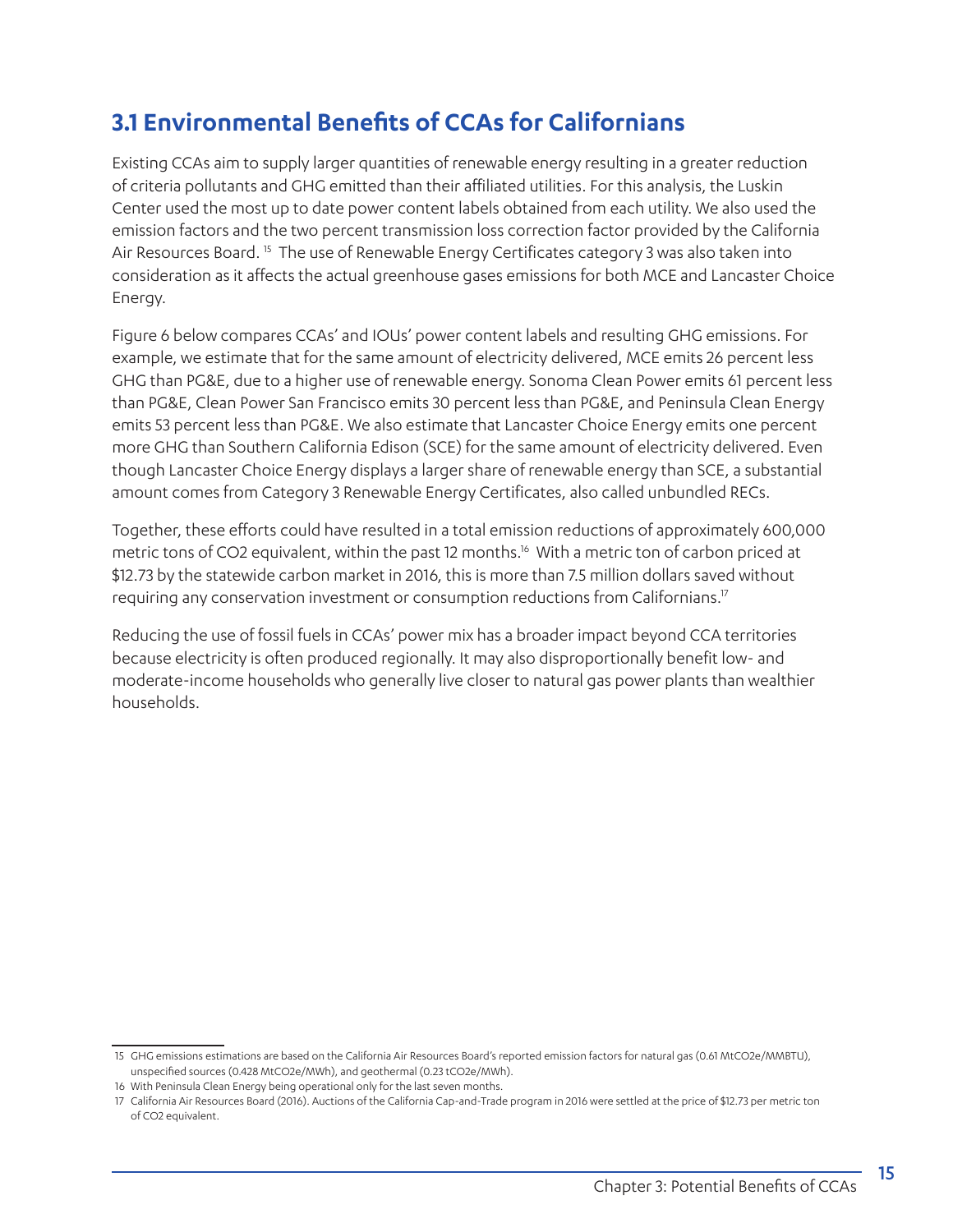Figure 5: Power Mixes for each Load Serving Entity and their Associated Reduction in Greenhouse Gas Emissions.<sup>20</sup>



Figure made by the UCLA Luskin Center for Innovation in May 2017

Source: Estimations based on data collected from ARB, utility websites, integrated resource plans, implementation plans, and through discussions with entities' representatives.

Figure note 1: Renewable energy sources include biomass and biowaste, geothermal, wind, small hydro, and solar. Large hydro power is not considered a renewable resource but rather a carbon free source of energy.

Figure note 2: For this estimation, the Luskin Center did not take into consideration either greener tariff enrollment or net energy metering (NEM) customers due to data paucity for some of the energy providers. GHG emissions were then calculated with the assumption of all customers enrolled into the cheaper products, and no NEM generation.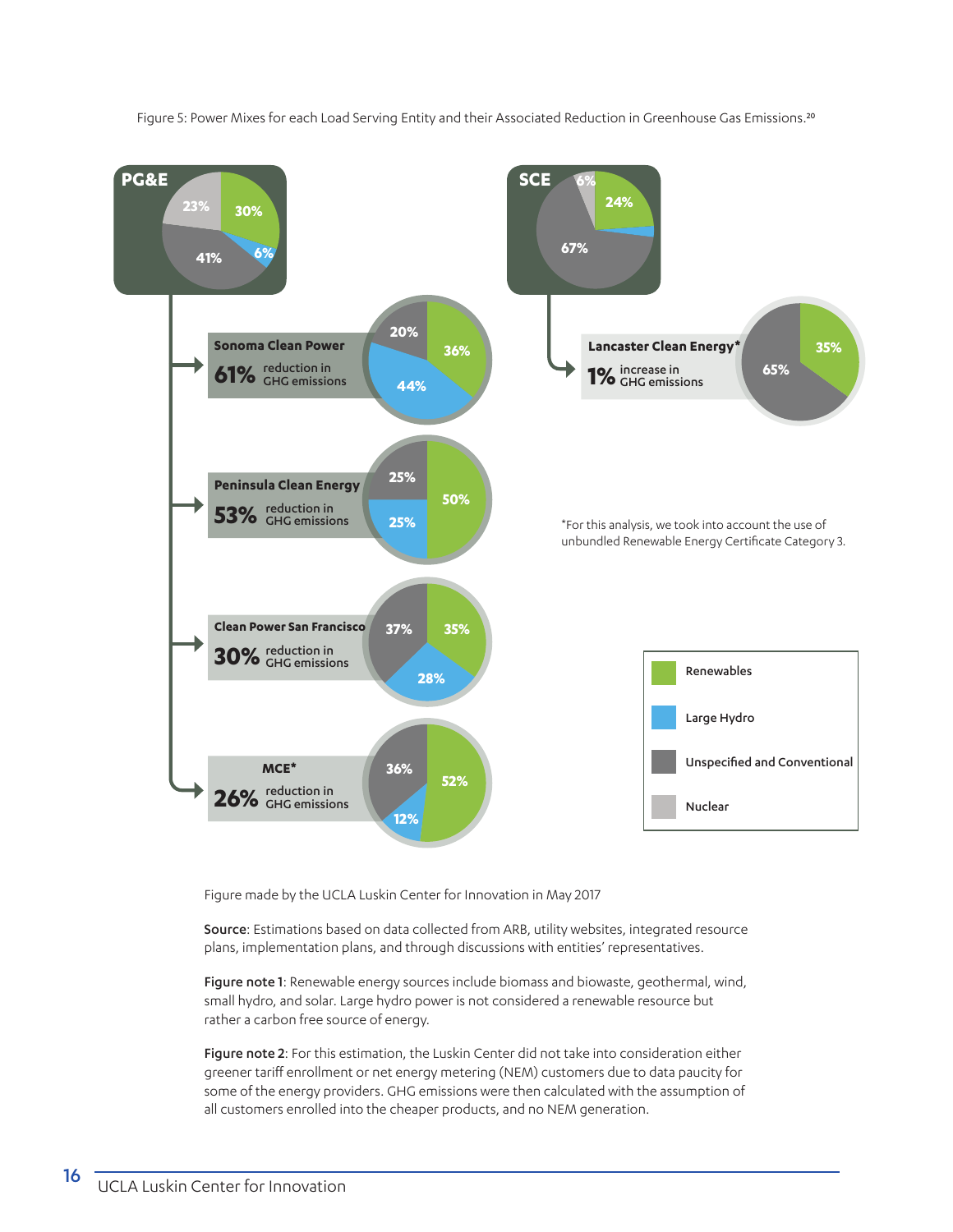## **3.2 Financial Benefits for Ratepayers**

## **3.2.1 Greener Electricity at Competitive Prices**

Existing CCAs have provided the opportunity to their customers to receive greener electricity at competitive rates. This section presents a comparison of residential electricity rates amongst CCAs and their affiliated utilities. This analysis was conducted in February 2017 based on the "joint rate comparison" provided by IOUs and CCAs. The figures below show a snapshot in time of the comparison of each entity's residential rates (RES-1/E-1), based on monthly average electricity consumption. We find that most of the time, CCAs are even able to provide lower rates for the same amount of renewable energy, compared to their affiliated IOUs.

As an example, Sonoma Clean Power offers a cheaper rate than Pacific Gas & Electric (PG&E), while MCE offers a higher rate than PG&E. However, when comparing their 50 or 100 percent renewable products, both CCAs offer lower rates than the PG&E 50 or 100 percent solar products, respectively. We will review in the following section the factors influencing this price difference between utilities.



Figure 6: Electric Rate Comparison between MCE and PG&E (Based on a Monthly Consumption of 463 kWh)

Figure 7: Electric Rate Comparison between Sonoma Clean Power and PG&E (Based on a Monthly Consumption of 490 kWh)

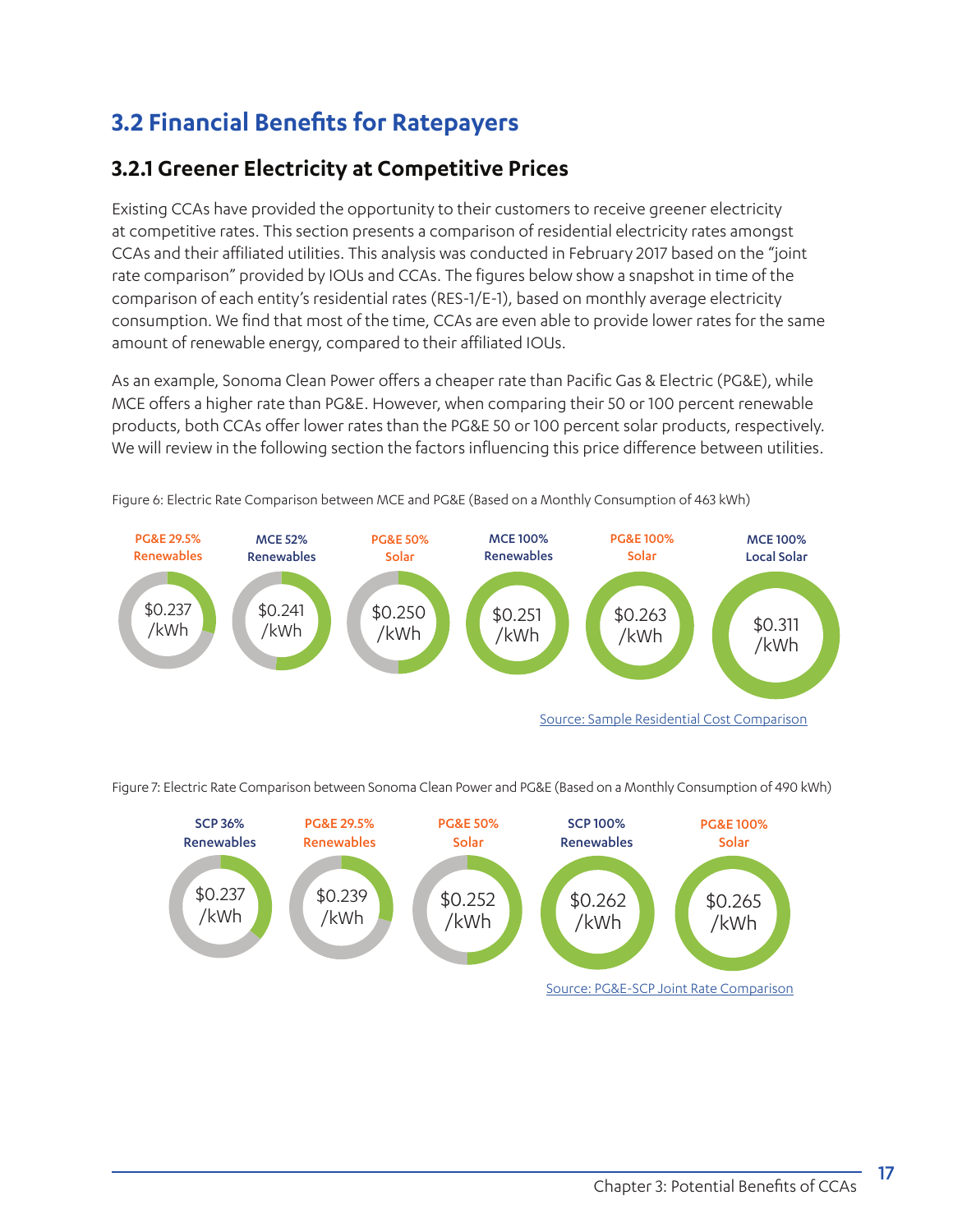

Figure 8: Electric Rate Comparison between CleanPowerSF and PG&E (Based on a monthly consumption of 287 kWh)

Figure 9: Electric Rate Comparison between Peninsula Clean Energy and PG&E (Based on a monthly consumption of 417 kWh)



Source: [Sample Residential Cost Comparison](http://www.peninsulacleanenergy.com/wp-content/uploads/2016/07/PCE_rate-Jan-1-2017.pdf)

Figure 10: Electric Rate Comparison between Lancaster Choice Energy and SCE (Based on a monthly consumption of 676 kWh)

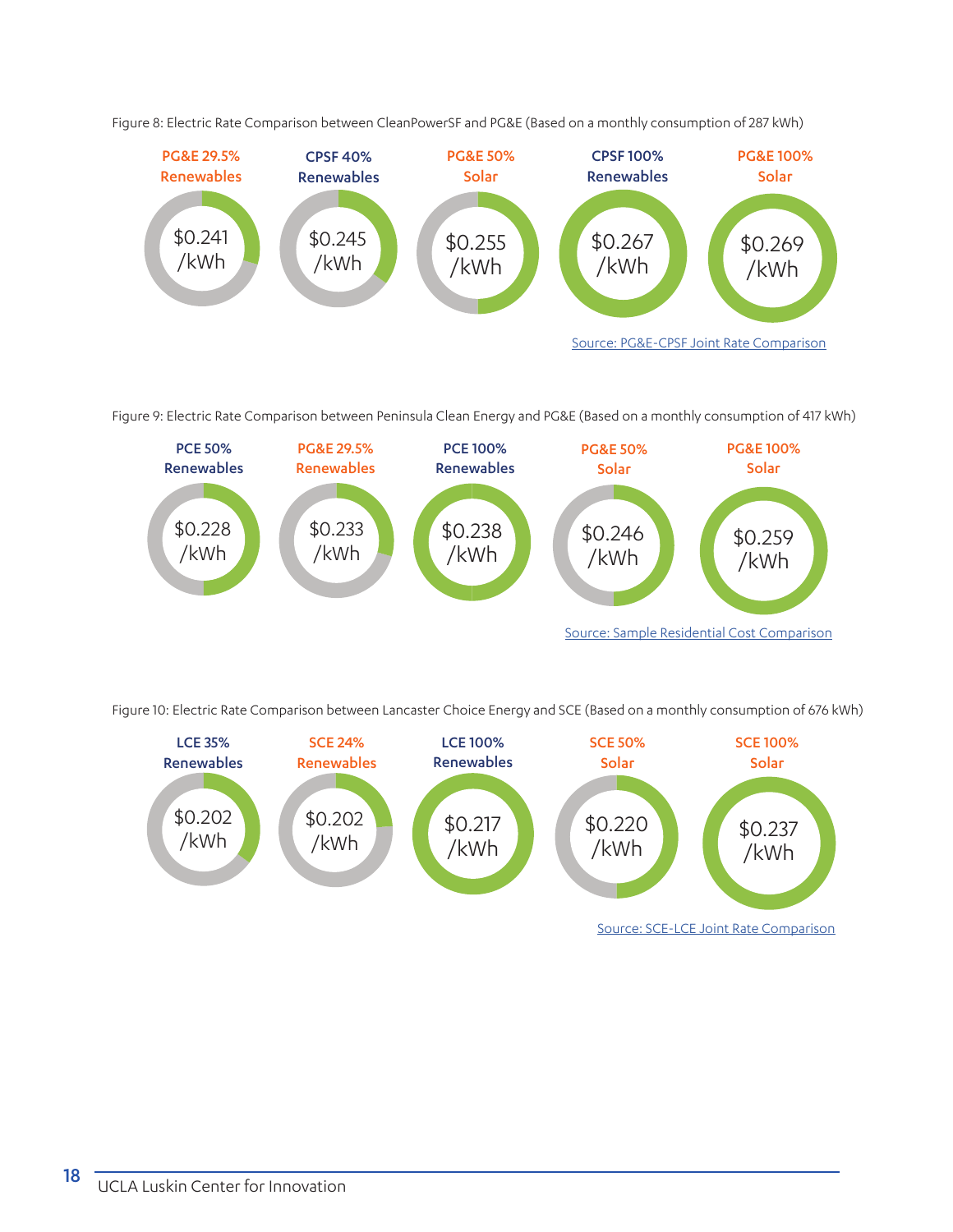## **3.2.2 Factors that Affect the Relative Difference in Rates**

There are several factors that explain how CCAs are able to provide substantially cheaper electric generation rates to their residential customers than the main IOUs.

#### **Cheaper Renewable Energy and More Flexible Use of Power Purchase Agreements**

CCAs have an inherent motivation to negotiate low-cost contracts for electricity generation in order to keep their customer retention rate high. This specific goal is partially made possible because the cost of renewable energy has decreased recently compared to when the Renewable Portfolio Standards was first implemented in 2002. IOUs still have some old and expensive contracts in their energy portfolio. This drives up their total energy procurement costs, while CCAs can utilize less expensive renewable energy procurement contracts, in order to compensate for the previously mentioned exit fees imposed on them.

The length and types of Power Purchase Agreements (PPAs) can also play a role in price negotiations. Long-term PPAs allow the construction of power plants, while short-term PPAs are typically used for energy surplus purchases and can cost less. Newly created CCAs may utilize more short-term PPAs than IOUs when sourcing their electricity generation to provide immediate transitional resources until they are able to invest in building local renewable projects; this may result in lower costs for immediate electricity procurement. Moreover, CCAs often start without credit history, making it harder for them to sign long-term contracts. Recognizing this, Senate Bill 350 (2015) stipulates that "beginning January 1, 2021, at least 65 percent of the procurement a retail seller counts toward the renewables portfolio standard requirement of each compliance period shall be from its contracts of 10 years or more in duration or in its ownership or ownership agreements for eligible renewable energy resources." However, this could impact the cost competitiveness of some CCAs due to their lack of credit history.

#### **Not-For-Profit Organization**

CCAs are not-for-profit entities. Although CCAs must borrow capital and adhere to financial obligations, they do not need to take into consideration their shareholders' interests as their affiliated IOUs do.

On the transmission and distribution side, IOUs charge their rate of return to all ratepayers across California, regardless of whether or not they are CCA customers.18 On the electricity generation side, both IOUs and CCAs directly pass through the cost of their PPAs to their ratepayers. However, when CCAs build their own electricity generation facilities, they do not have to take into consideration shareholders' financial interests and a rate of return for the construction of these facilities, potentially resulting in a lower generation rate for their ratepayers.

#### **Renewable Energy Certificates**

The use of unbundled Renewable Energy Certificates (RECs) can also influence the cost of renewable energy generation.29F For Renewable Portfolio Standard (RPS) compliance purposes, each retail seller is allowed a maximum use of 15 percent Category 3 REC between 2014 and 2016 and 10 percent maximum between 2017 and 2020.19

<sup>18</sup> The rate of return of an IOU is most of the time directly translated into the delivery rates, through the transmission revenue requirement formula: RR = r (RB) + Operating Expenses + Depreciation & Amortization + Taxes. With r = overall rate of return and RB = Rate Base.

<sup>19</sup> Renewable Energy Credits (RECs) are a tracking system designed to monitor renewable power production by providing documentation and ensure compliance with the Renewable Portfolio Requirements (RPS). The RPS delineates RECs into three categories and places minimum and maximum allowable percentages for each. RECs can either be purchased from a provider along with the electricity or purchased separately from the electricity. Category 1 and 2 RECs are delivered with the produced and underlying energy, known as bundled RECs. Category 3 RECs are considered unbundled as they are sold separately from the produced energy at a cheaper price, often to bring electricity produced from non-renewable resources into RPS compliance.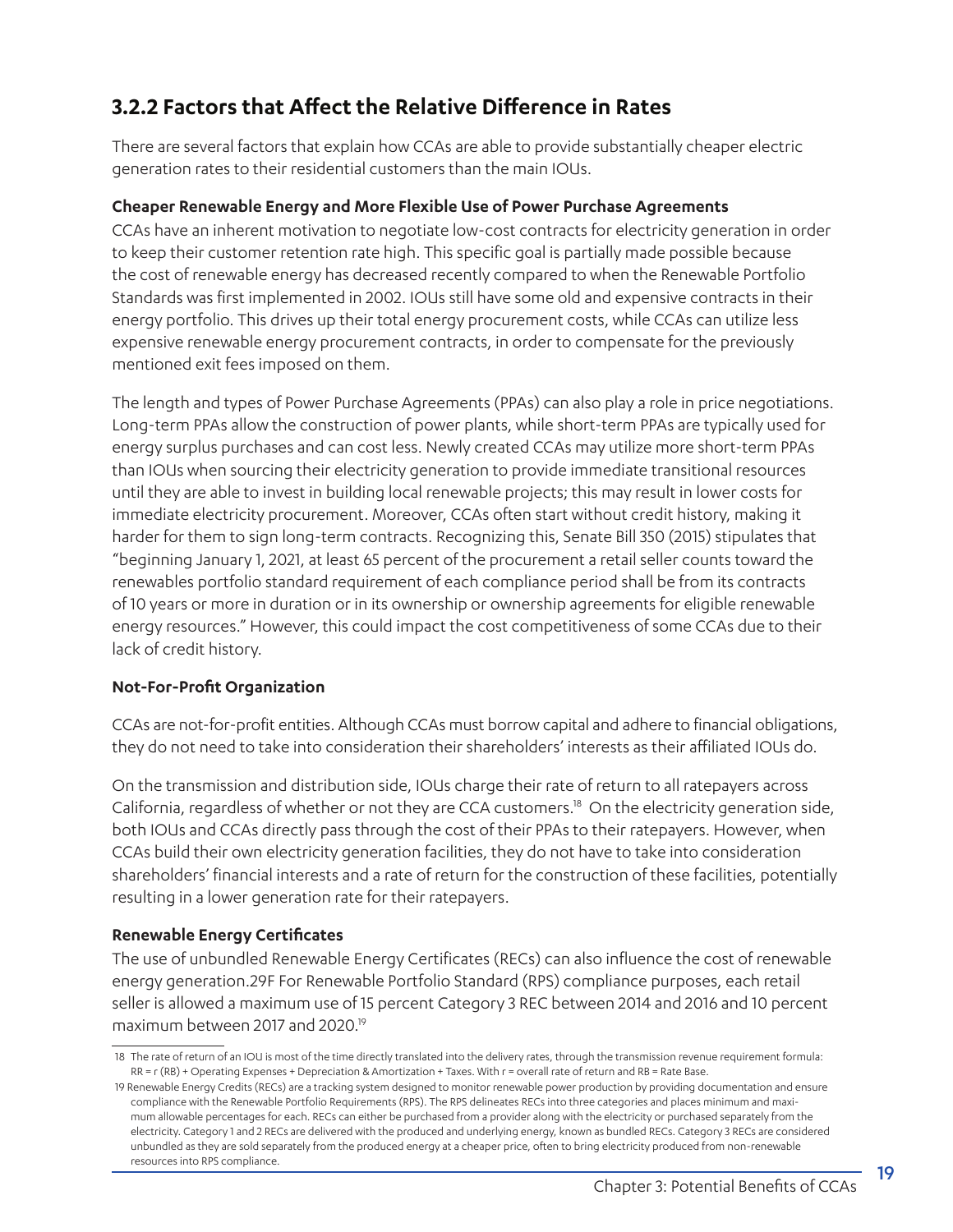Due to the time needed to establish PPAs of Category 1 or 2 renewable energy, some CCAs may go through transitions where they use Category 3 RECs; most of the time, this happens when CCAs are first launched or when a CCA has a rapid expansion of their customer base.

According to discussions with each of the five existing entities, in 2016 CCAs used either no Category 3 RECs or an amount in compliance with the RPS threshold. As an example, MCE's Integrated Resource Plan published in 2015 shows that they will use no more than 3 percent Category 3 RECs in 2016 and moving forward. Lancaster Choice Energy uses up to 15 percent of Category 3 RECs. However, according to Lancaster Choice Energy, this number will decrease over time as they increase their share of bundled renewable energy (Category 1 or 2 Renewable Energy Certificates).

Some observers do not view Category 3 RECs as an appropriate long-term solution to procuring renewable energy. According to data published by each company, PG&E, SCE, Sonoma Clean Power, CleanPowerSF, and Peninsula Clean Energy do not use Category 3 RECs in their energy procurement. According to their business plans and technical studies, Valley Clean Energy Alliance, Redwood Clean Energy, and Los Angeles Community Choice Energy do not plan to use Category 3 RECs.

## **3.2.3 Benefits to IOU Ratepayers**

The expansion of CCAs has put pressure on IOUs to remain competitive in terms of ratesand products offered. CCAs offer several options with different power content to their customers. Since the implementation of Senate Bill 43 in 2013, IOUs can also offer their bundled customers an energy option with a greener power mix through the Green Tariff Shared Renewables (GTSR) Program. As a result, the CPUC has recently permitted IOUs to offer 50 and 100 percent renewable energy options to their customers for a premium.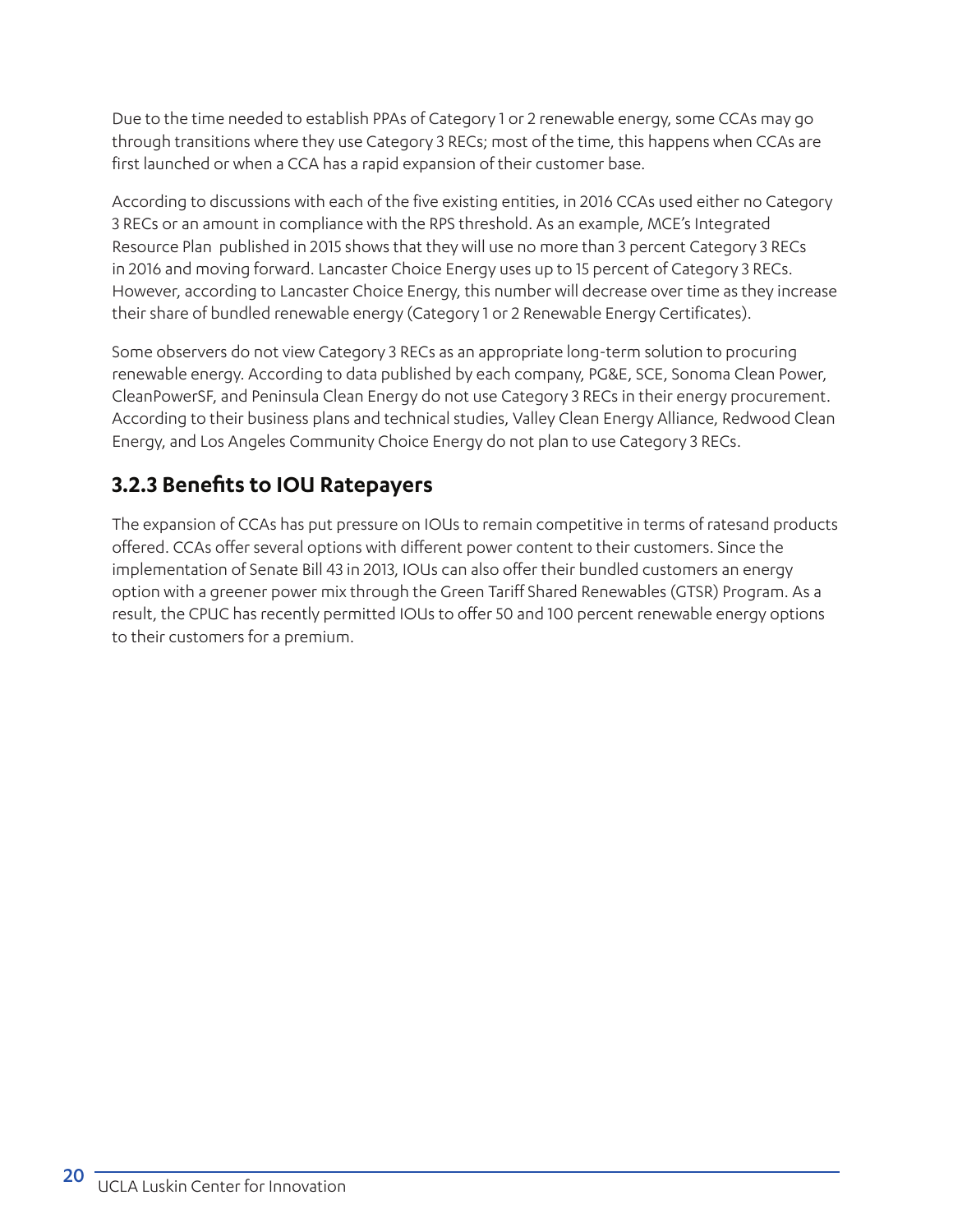## **3.3 Benefits of Local Engagement**

#### **Ratepayers' Access to Decision-Making**

CCAs offer ratepayers a more accessible decision-making process i compared to IOUs' ratepayers. Most decisions affecting the latter are often made by the CPUC. The CPUC Commissioners are appointed by the governor and oversees the regulation of very large service territories that contain heterogeneous communities. The CPUC decision-making process entails vetting byenergy professionals but CPUC proceedings could be complex and difficult to follow for many ratepayers.

In contrast, CCAs focus on smaller territories and are overseen by democratically-elected local officials. This provides their ratepayers with enhanced local community participation in governance decisions.<sup>20</sup> It also helps CCAs respond more closely and rapidly to their ratepayers' preferences. Moreover, some CCAs have a Ratepayer Advisory Committee, which solely consists of volunteers who represent commercial, industrial, and residential ratepayers' interests. In addition, MCE for example, formed the Community Power Coalition in 2014 in order to better consider the needs of its lowincome customers.

#### **Environmental Justice**

By providing its ratepayers with the ability to choose a greener product or a 100 percent renewable product at a cheaper tariff, CCAs create an opportunity to bring clean energy to Californians who do not have the financial capacity or the ability to install their own distributed generation resources. For example, renters are often unable to install solar panels on their roof and low-income households are unlikely to have the financial ability to invest in rooftop solar. Leveraging strong local preferences for clean energy, community knowledge, and flexibility to implement pilot programs based best practices from around the country, CCAs offer an opportunity for innovation.

Like the IOUs, CCAs are providing programs tailored to low income ratepayers. As an example, MCE offers energy efficiency programs for low-income multi-family housing units and small commercial customers. To date, these programs have provided energy audits to 735 residential buildings and distributed \$480,000 in rebates. MCE also provided 1,973 tenant units with lighting and water saving measures. MCE and CleanPowerSF both help provide low-income customers with access to solar installation by collaborating with GRID Alternatives and GoSolarSF.

#### **Local Education**

Also like the IOUs, CCAs are investing in job training to develop their local workforce. MCE has sponsored multiple classes at the RichmondBUILD Academy, which trains local workers from underserved populations and low-income households. Many graduates of this academy will work on MCE's Solar One project, which has a 50 percent local hire requirement. Additionally, MCE provides technical and outreach trainings to Marin City Community Development Corporation and hires directly from that program for its energy efficiency program. Likewise, Lancaster Choice Energy works closely with various partners on clean energy education, including with the Lancaster School District.

<sup>20</sup> All CCAs are subject to California's open meeting laws, including the Brown Act which requires transparency and public participation in Board Meetings; CCAs are also subject to the Public Records Act. Access to meetings and decisions allows for transparency and accountability in decisions that affect the public.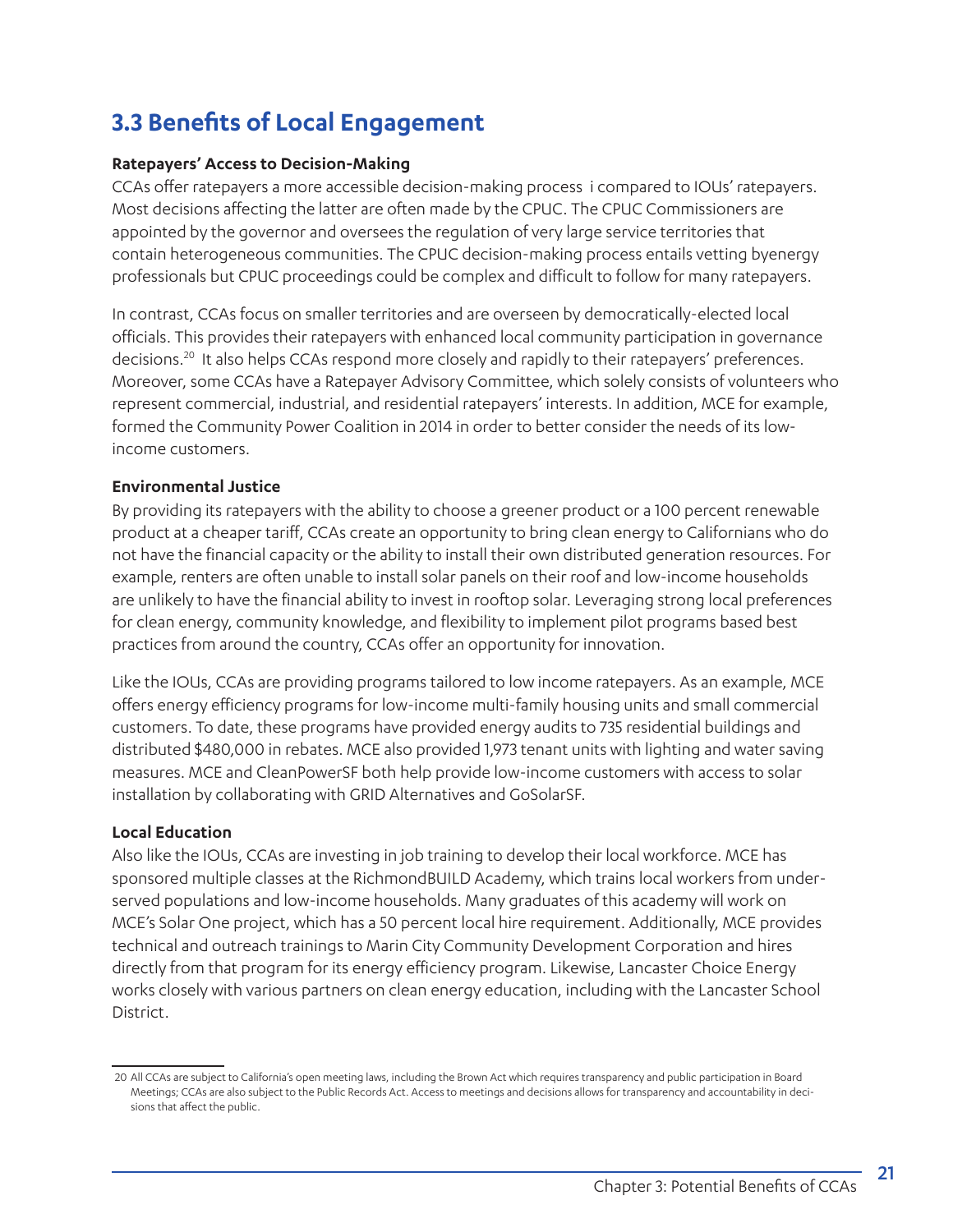## **3.4 Prospective Benefits of Developing CCAs in the Future**

While some of the benefits described above can be identified and measured, some cannot yet be quantified with certainty as CCAs continue to emerge. First, by providing cleaner electricity at competitive rates, CCAs could contribute to reaching and even surpassing the state's environmental goals, including GHG reduction targets and RPS. Second, by aiming to generate electricity closer to where it is used, CCAs could improve their community's resiliency to natural disasters, spur their economy through local job creation, and avoid expensive transmission line expansions.

## **3.4.1 Exceeding the California Renewables Portfolio Standard**

California's RPS requires every energy provider in the state to achieve 33 percent renewable energy procurement by 2020. More recently, SB 350 expanded the RPS requirement to 50 percent by 2030. Most CCAs have already achieved the 2020 target and aspire to surpass the 2030 requirement before that year.

The proliferation of CCAs will impact California's overall electricity power-generation mix and market share of renewables. In light of the growth in CCAs, we analyzed this impact using data retrieved from the Energy Almanac 2015.<sup>21</sup>

To evaluate the impact of CCAs, we estimated two different scenarios for 2020. In each we looked at Load Serving Entities' specific targets for 2020. We assumed that all entities would achieve the 33 percent renewable energy target, unless specified otherwise.

In the first scenario, we assumed that no new CCAs would launch after 2017, capping the number of CCAs at 11. We used the CCAs' 2020 reported load forecasts and renewable energy targets. Even under this conservative estimation, CCAs' higher RPS Portfolio Standards by approximately two percentage points.22

In the second scenario, we assumed that CCAs would continue to develop across the state and would subsequently double the 2017 CCA electricity retail sales, in 2020. California could achieve 37 percent renewables, four percent beyond the RPS target. The additional four percent of renewable energy above the target would add approximately 10,000 GWh of clean electricity to the state grid in 2020. If this replaces 10,000 GWh of electricity generated by natural gas, approximately 5 million metric tons of CO2 equivalent emissions will be avoided.<sup>23</sup> Further development of CCAs and more aggressively deploying renewable energy would help Californians save more than \$64 million in 2020, based on the anticipated Cap-and-Trade floor price in 2020.<sup>24</sup> Note that under such a scenario, the three main IOUs would see their market share decrease from 64 percent to 52 percent, and California would exceed its RPS by approximately four percentage points. These assumptions align with the recent statements provided by PG&E and SDG&E during the CPUC's Community Choice Aggregation En Banc that took place on February 1st, 2017.

<sup>21</sup> California Energy Commission (2016). Energy Almanac. "Electricity Consumption by Entity".

<sup>22</sup> We retrieved information for the five operational CCAs and the CCAs that will launch in 2017: Silicon Valley Clean Energy, Redwood Community Energy, Valley Clean Energy Alliance, Town of Apple Valley, and Los Angeles Community Choice Energy. We used their 2020 target share of renewables and their forecast energy requirements for 2020. These figures were subtracted from their affiliated utility's energy requirements.

<sup>23</sup> [US Energy Information Administration \(2016\). FAQs](https://www.eia.gov/tools/faqs/faq.cfm?id=74&t=11)

<sup>24</sup> UCLA Luskin Center for Innovation (2016). "Protect the Most Vulnerable: A Financial Analysis of Cap-and-Trade's Impact on Households in Disadvantaged Communities". The anticipated trading price of carbon is \$16/MtCO2 in 2020.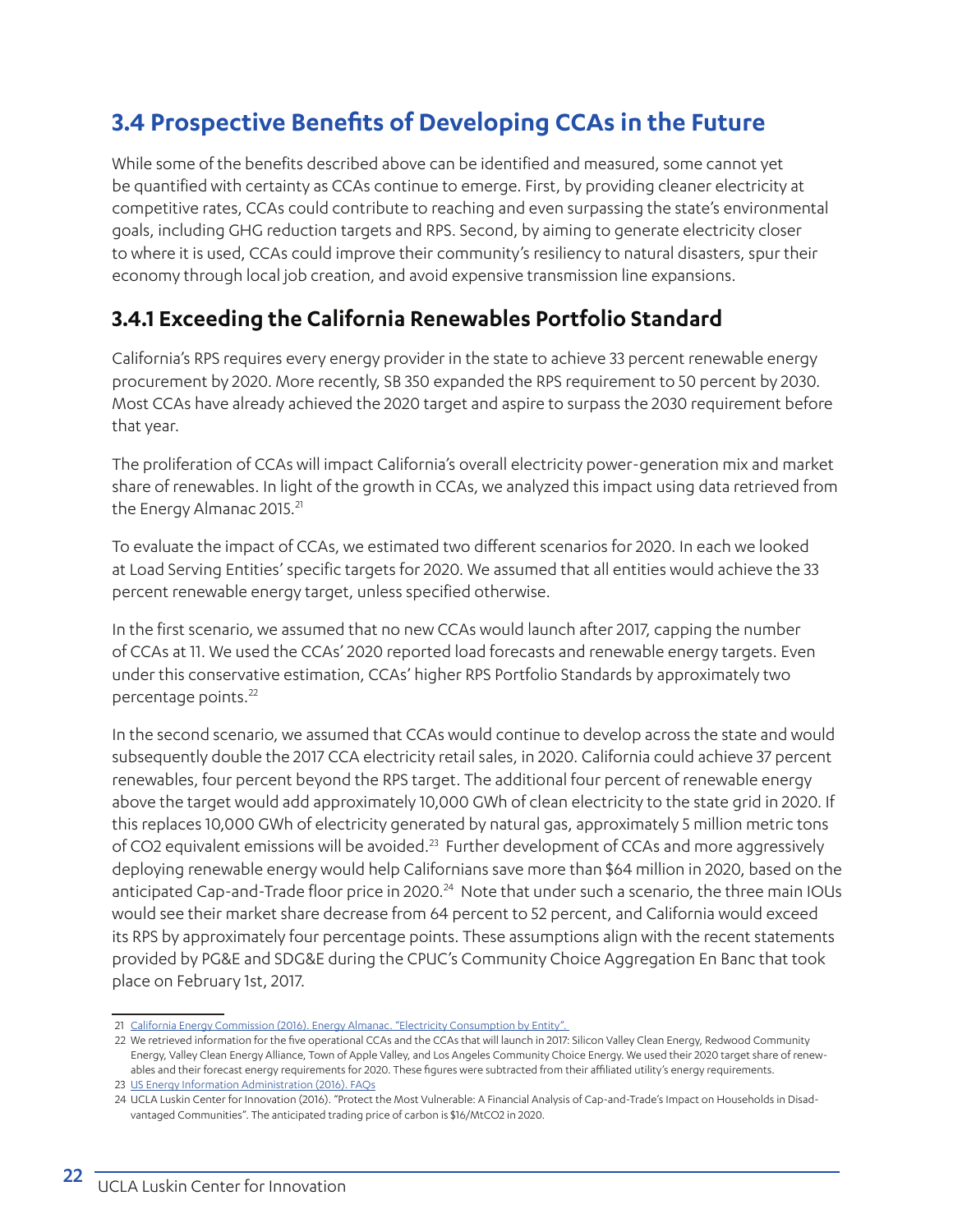The following chart illustrates how the California power mix would surpass existing policy goals with these two scenarios.



Figure 11: Estimated Impact of CCAs Development on Statewide Share of Renewable Energy used for Electricity Generation. 2020 Expected Share of Renewable Energy in California

> Source: Table created by the UCLA Luskin Center for Innovation with data retrieved from the Non-Coincident Load Serving Entity peak loads and total energy requirements from the California Energy Almanac (2014 data).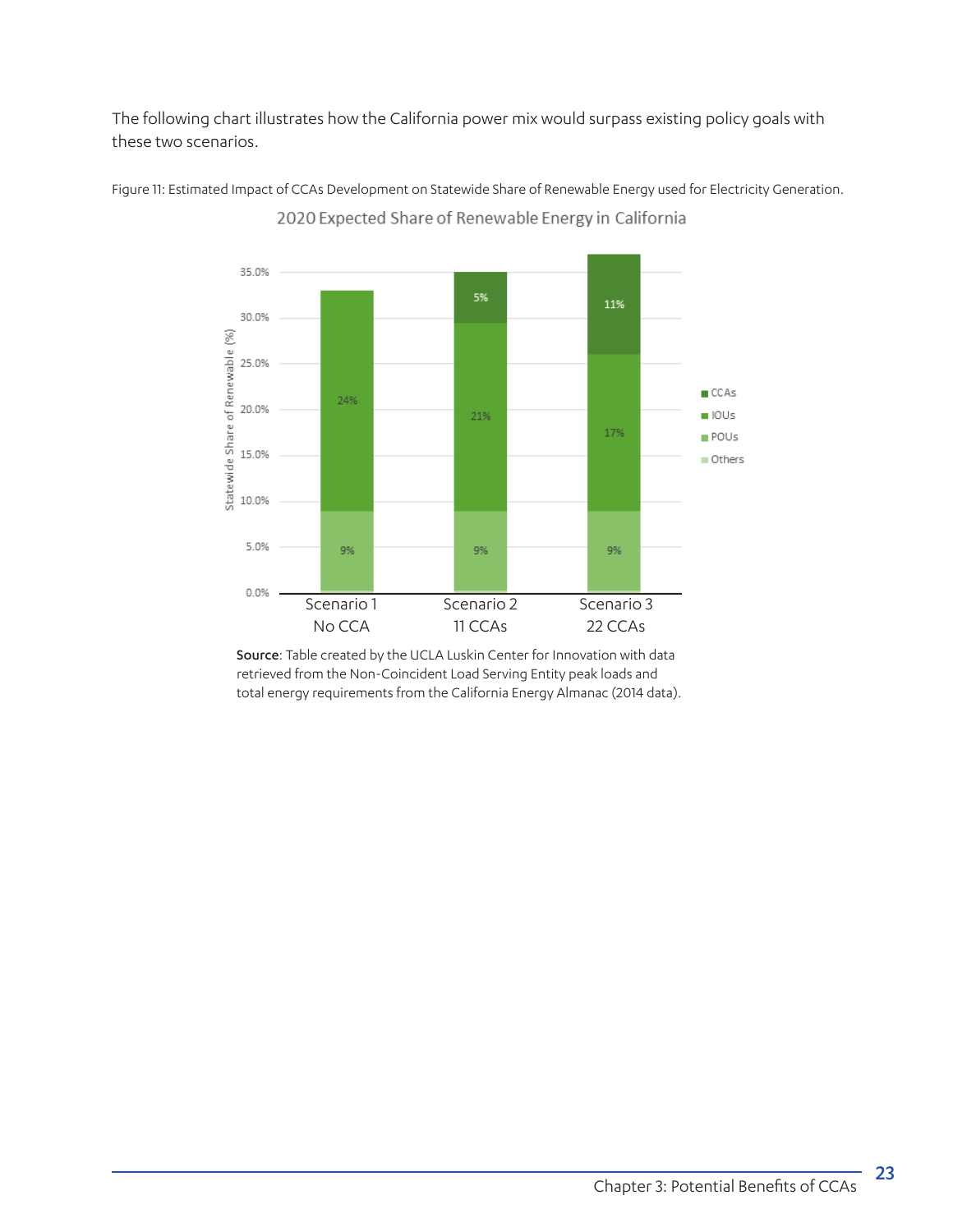## **3.4.2 Toward More Local Energy Generation and Less Transmission Needs**

When CCAs focus on developing local energy generation and distributed generation, they reduce reliance on long-distance transmission lines. Other benefits of doing so include potential reduction of peak loads, providing ancillary services such as reactive power and voltage support, improving power quality, and decreasing communities' vulnerability from potential catastrophic disruptions.25 The development of local energy generation could also save costs by eliminating the need for transmission and distribution upgrades.

As illustrated in more detail in the following chapter, transmission revenue requirements have strongly increased since 2005. Rising transmission costs and potential future changes in the calculation of delivery fees might increase the structural incentives benefitting distributed generation. This, in addition to CCAs' mission statement, would push to prioritize local solar installations. In this context, CCAs may enjoy cost reductions for ratepayers as a result of procuring more distributed generation as IOU transmission tariff structures evolve.

In parallel, some stakeholders are questioning the current method used to estimate delivery fees and how it applies to energy providers. The California Independent System Operator will reopen an initiative considering potential market distortions around transmission cost allocation for distributed energy resources in 2017.<sup>26</sup>

As previously mentioned, MCE offers their ratepayers an option to receive 100 percent of their electricity from locally generated solar power. When customers enroll in this option, MCE is able to incentivize local distributed generation. Today the customers' decision to enroll in this option is generally based on environmental criteria or the desire to support local job creation. In the future, this decision could be driven by financial reasons resulting from a further drop in rooftop solar installation costs and increases in transmission charges.

As more CCAs are set to launch in the coming years, they could influence the future of energy procurement in California. For many reasons, it is challenging to quantify and compare energy procurement strategies between CCAs and their affiliated utilities. First, there are substantial differences in territory size. Second, CCAs have shown the desire to build their own electricity generation facilities to meet increasing demand load while IOUs face decreasing electric load. This gives CCAs the discretion to focus more on local energy generation and reduce their overall need for long-distance transmission lines. Moreover, there are important differences between CCAs, many of which are still at an early stage of their implementation. Hence, this section aims to describe the impact of the existing CCAs' energy procurement trends and goals. For this analysis, electricity generation sources will be considered local if they are within the CCA's service territory.<sup>27</sup> The figures below present the electricity generation source locations for each entity and their affiliated utilities. We compare the local renewable generation capacity to the 2016 peak load demand in order to provide the reader with an order of magnitude. We acknowledge that this comparison does not reflect the reality of solar, which produces energy often before the actual peak load.

<sup>25</sup> US Department of Energy and the Federal Energy Regulatory Commission (2007). "The Potential Benefits of Distributed Generation and Rate-Related Issues that May Impede their Expansion."

<sup>26</sup> California ISO. (2016). "Energy storage and distributed energy resources phase 2"

<sup>27</sup> Maps Sources: Maps were realized by the UCLA Luskin Center for Innovation. MCE generation locations were retrieved from MCE's Integrated Resource Plan (2015). Sonoma Clean Power's generation locations were retrieved from their Implementation Plan. Lancaster Choice Energy's generation locations were obtained after discussion with their procurement team. PG&E and SCE's generation locations were retrieved from the California Energy Commission Energy Almanac.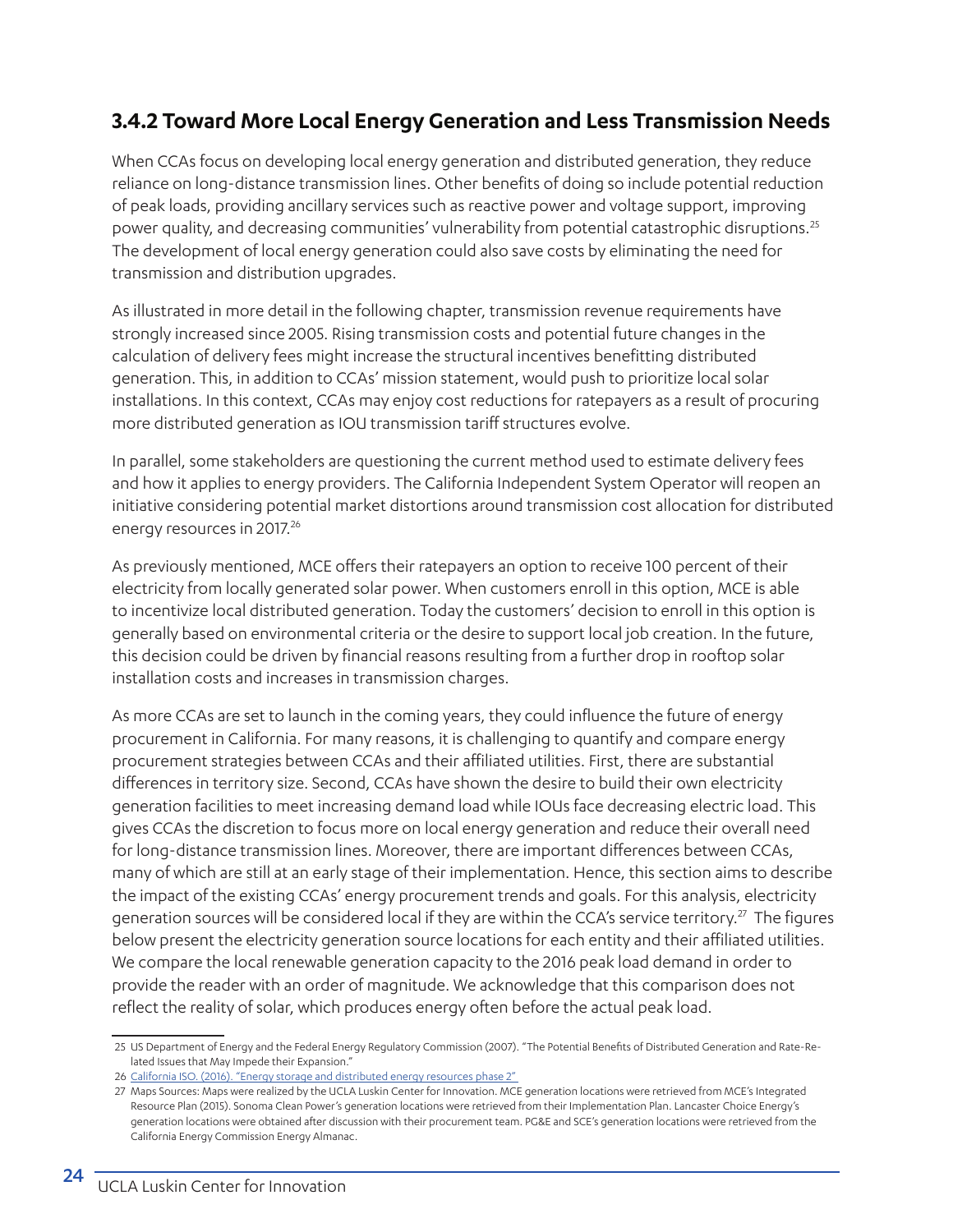

Figure made by the UCLA Luskin Center for Innovation in December 2016

Source: MCE generation locations were retrieved from their 2015 Integrated Resource Plan. Sonoma Clean Power's generation locations were retrieved from their Implementation Plan. Lancaster Choice Energy's generation locations were obtained after discussion with their procurement team. PG&E and SCE's generation locations were retrieved from the California Energy Commission Energy Almanac.

According to recent discussions we had with MCE, they expect to have a total of 122.3MW local renewable energy generation in the near future. Today, their Feed-in Tariff (FIT) currently has 3.2MW of installed capacity, their net energy metering (NEM)s program currently reaches 77MW of solar capacity, and according to their most recent Integrated Resource Plan, they have 7.59MW of local renewable PPAs. As a reference, all of this combined represented up to 17 percent of MCE 2016 peak load demand.<sup>28</sup> MCE is also constructing its own solar energy generation facility. Once completed, MCE Solar One should provide an extra 10.5MW capacity.

Sonoma Clean Power is further developing its local energy generation plan. They currently have 97MW of installed capacity under their NEM program. They aim to add an extra 2MW of FIT by the end of 2016. They also signed a PPA for 30MW of geothermal that will start in 2017, and their floating solar project is expected to provide another 9MW by the end of 2017. As a reference, all of this combined should provide up to 29 percent of Sonoma Clean Power's peak load.<sup>29</sup>

Lancaster Choice Energy's NEM program currently has 21MW of total installed capacity. Lancaster Choice Energy also has 10MW of local solar power capacity.<sup>30</sup> As a reference, all this combined is providing up to 25 percent of their 2016 peak load demand.

In addition to focusing on local generation, CCAs are striving to spur local sustainable innovation. As an example, Sonoma Clean Power contracted with Pristine Sun to build the largest floating solar project in the United States and the second largest in the world: a 12.5MW solar installation that will be located on irrigation water storage ponds and reduce evaporation. Also, in addition to electrifying transportation, Lancaster Mayor Parris and the City Council have passed an ordinance to move the city toward net-zero energy.

<sup>28</sup> Estimation realized with information retrieved from MCE's Integrated Resource Plan – 2017 update and discussions we had with their staff.

<sup>29</sup> Estimation based on discussion with Sonoma Clean Power and their 2016 peak load demand.

<sup>30</sup> California Public Utilities Commission (2016). "2016 Renewables Portfolio Standard Procurement Plan of Lancaster Choice Energy".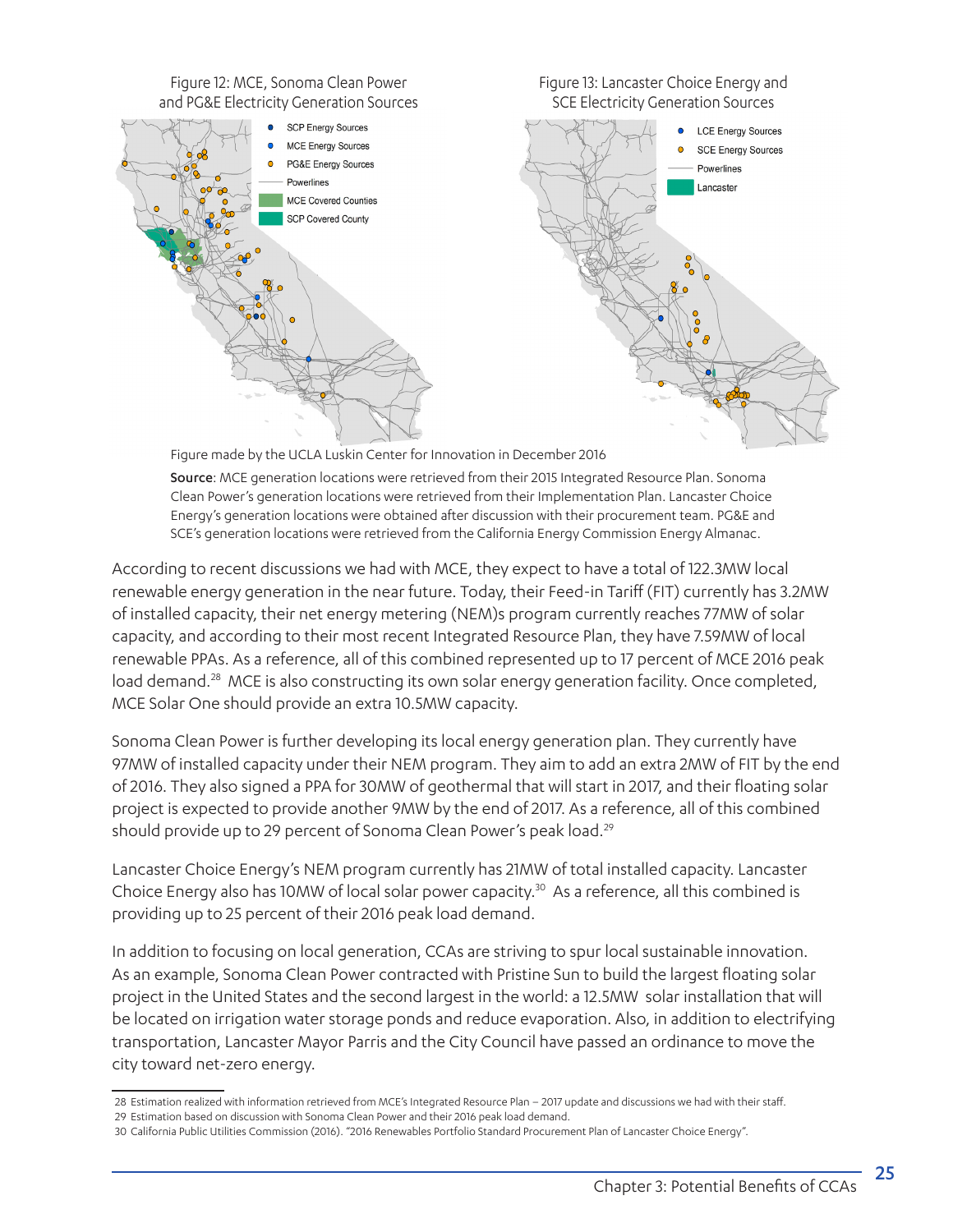#### **Mechanisms in Place to Promote Local Distributed Energy Generation: Higher Net Energy Metering Incentives**

CCAs tend to offer customers more advantageous NEM compensation than their affiliated IOU although both of their respective customers are eligible for NEM programs when installing renewable generation facilities on-site. However, IOUs and CCAs compensate their NEM customers differently for any annual net surplus of energy generated. As Table 2 illustrates, in an effort to support local distributed energy resources, most CCAs offer higher financial incentives to their NEM customers.

PG&E and SCE pay the Net Surplus Compensation Rate, which is based on the energy consumed and generated, as well as the wholesale rate, which varies from month to month.31 MCE and Sonoma Clean Power pay the net surplus of energy based on the retail rate the customer is enrolled in, plus \$0.01/kWh. This past year, Sonoma Clean Power paid out almost \$690,000 to NEM customers. Similarly, MCE offered \$1,028,452 in cash outs to its NEM customers in 2015. Lancaster Choice Energy offers \$0.06/kWh for any excess energy generated, which is currently twice as high as SCE's NEM compensation rate.

As long as a customer's on-site generation is greater than the usage, thus resulting in net energy surplus, a customer will generally receive greater incentives through a CCA's NEM program than an IOU's.

| <b>Energy Provider</b>                  | <b>Reimbursement Rate</b>         |
|-----------------------------------------|-----------------------------------|
| Marin Clean Energy NEM                  | Retail Rate + $1¢/kWh = 8.2¢/kWh$ |
| Sonoma Clean Power NetGreen             | Retail Rate + $1¢/kWh = 7.9¢/kWh$ |
| Lancaster Choice Energy Personal Choice | Fixed Rate (6¢/kWh)               |
| <b>PG&amp;E NEM</b>                     | Wholesale Rate (2.72¢/kWh)        |
| <b>SCE NEM</b>                          | Wholesale Rate (2.61¢/kWh)        |

#### Table 2: Reimbursement Rate Comparison

Source: table realized by the UCLA Luskin Center for Innovation with information retrieved from each company's website.

## **3.4.3 Local Job Creation Resulting from Local Renewable Energy Generation**

CCAs have the opportunity to build their own electricity generation facilities, which gives them discretion regarding facility location. Focusing on local distributed renewable energy resources can then result in local jobs in construction, installation, and maintenance. This could improve their local economy by reducing unemployment and improving household incomes. These benefits could become greater as CCAs keep investing in local sources of energy.

The UCLA Luskin Center for Innovation conducted an independent local job-creation study in April 2016, based on information retrieved from each CCA's Integrated Resources Plan, Resource Summary and Guidance, or CPUC documents. We estimated job creation with the National Renewable Energy Laboratory Jobs and Economic Development Impact Models (JEDI Models). This analysis focused on local operations and maintenance (O&M) jobs and current local construction jobs. The following summarizes our findings by CCA.

<sup>31</sup> California Assembly Bill 920 requires IOUs to pay customers for surplus electricity generated.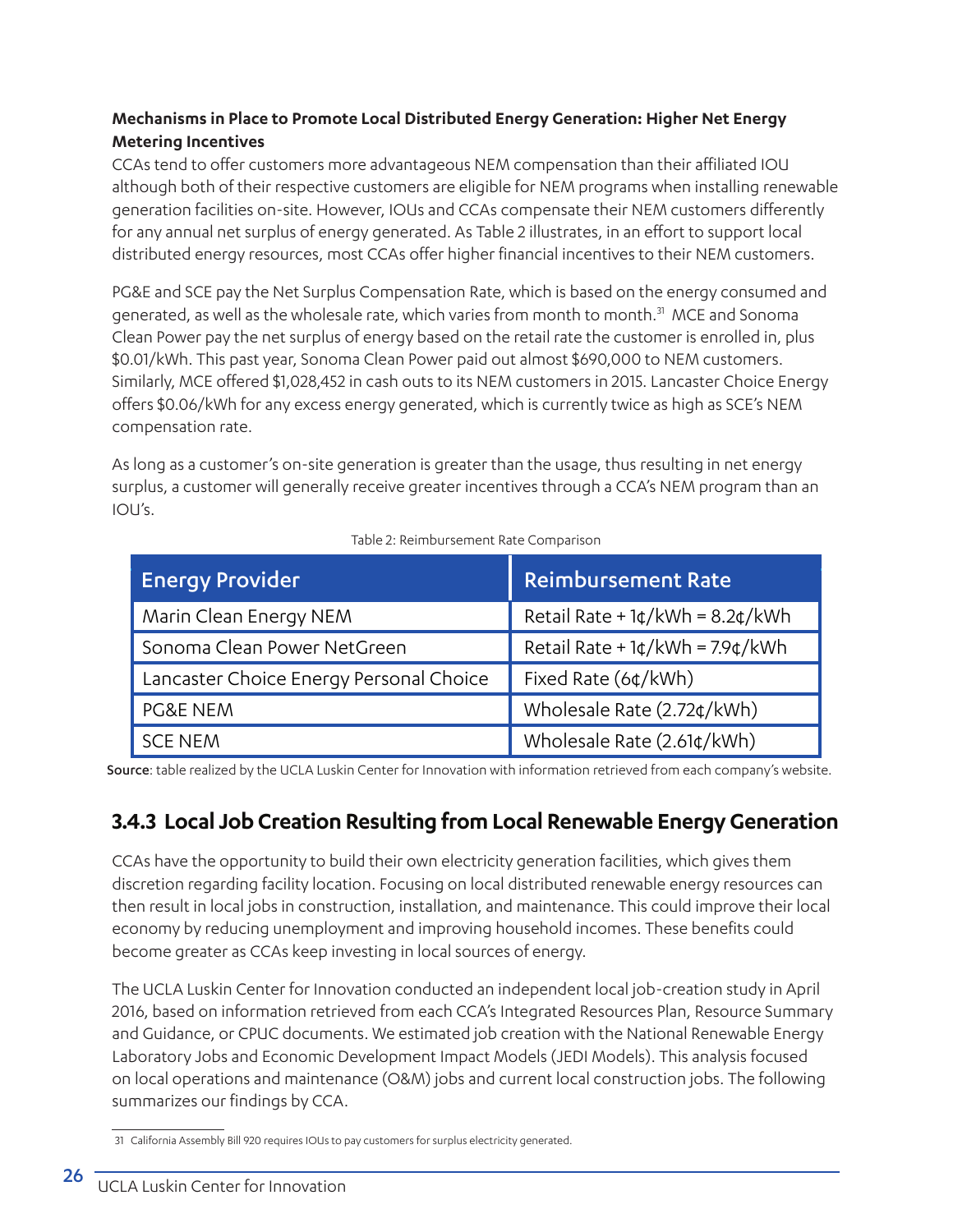#### **MCE**

MCE has created a significant number of jobs in the past years through approximately four local PPAs, the development of MCE Solar One, and four FIT programs. As of April 2016, MCE has three local projects under construction:

- The Redwood Landfill, a biogas facility, has recently created 24 construction jobs and 16 local operations and maintenance jobs.
- MCE Solar One is estimated to create approximately 155 local full-time employment for construction and three local operations and maintenance jobs.
- Recently, MCE's six FIT programs in Cooley Quarry, Richmond, and Larkspur have cumulatively created 105 full-time employment jobs for the construction and installation of photovoltaic (PV) panels and two operations and maintenance jobs.

The remainder of MCE's local PPAs are already constructed and currently supporting approximately 28.2 local operations and maintenance jobs.

#### **Sonoma Clean Power**

The Sonoma Clean Power Integrated Resource Plan indicates that four major PPAs have been signed and initiated, or helped to initiate, the creation of several generation sources across the state. Of those contracts, two 10-year agreements were signed with a local energy company, Calpine ST, to provide up to 18MW and 50MW of energy and resource adequacy. Additionally, Sonoma Clean Power's 12.5 MW floating solar project in Sonoma County is expected to create approximately 185 construction and installation jobs and support operations and maintenance jobs locally.

#### **CleanPower San Francisco**

CleanPowerSF adopted a NEM program in 2016 that—in conjunction with San Francisco's GoSolarSF program, which provides payments to end use customers to support the installation of solar panels on their buildings—will create a number of local solar installation jobs. CleanPowerSF is also working on establishing a FIT program in 2017 to support the development of larger grid connected solar projects within San Francisco. In the long term, CleanPowerSF plans to build, own, operate or contract with new renewable energy facilities to support the City's goal of achieving 100 percent GHG-free electricity supply by 2030. All of these initiatives will help create additional construction and operations and maintenance jobs in the region.

#### **Lancaster Choice Energy**

Lancaster Choice Energy's contract with Western Antelope Dry Ranch, LLC for the purchase of 10MW of local renewable solar energy is expected to support 148 construction jobs and three operations and maintenance jobs.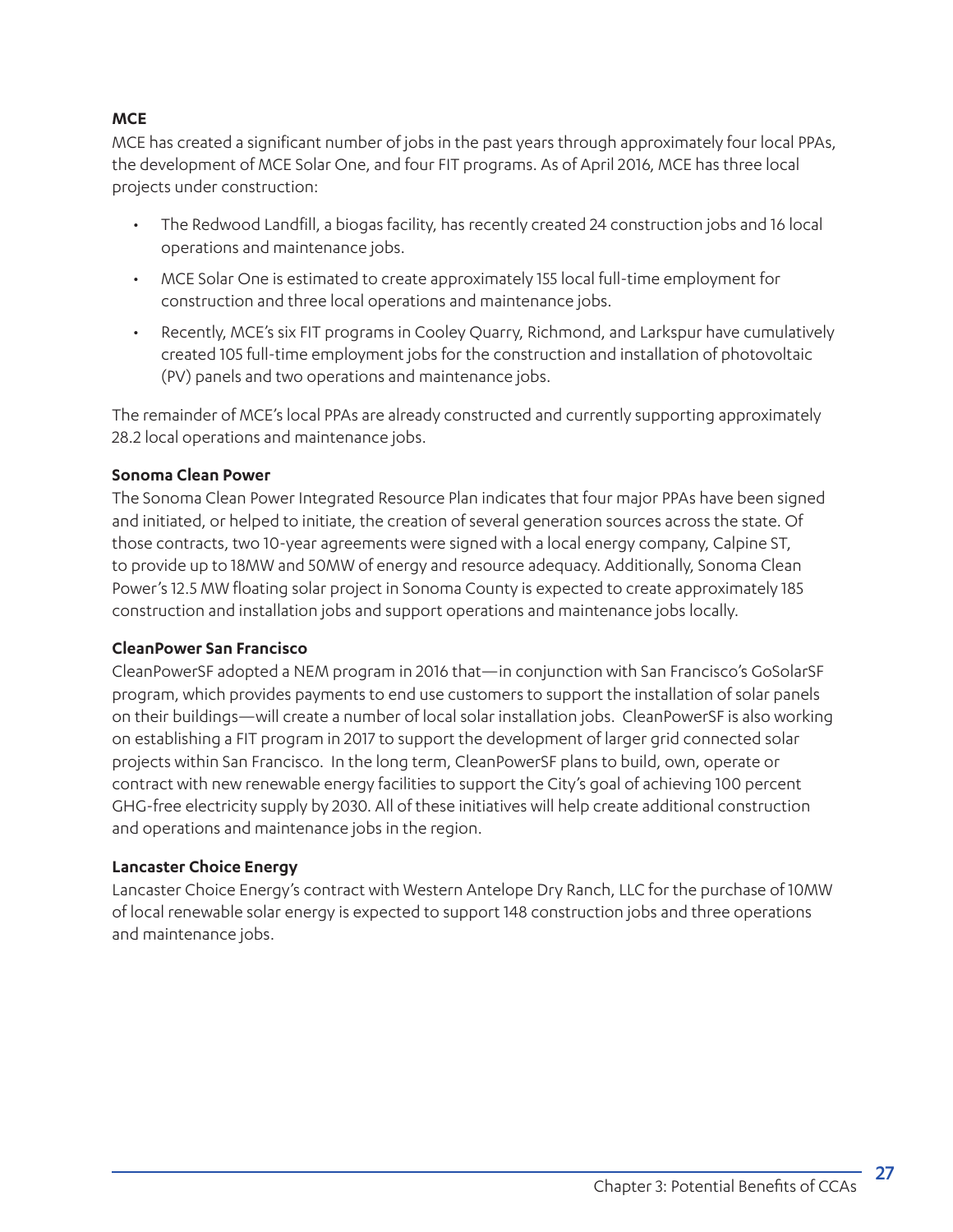## 4 **KEY CHALLENGES TO FURTHER DEVELOPING CCAS**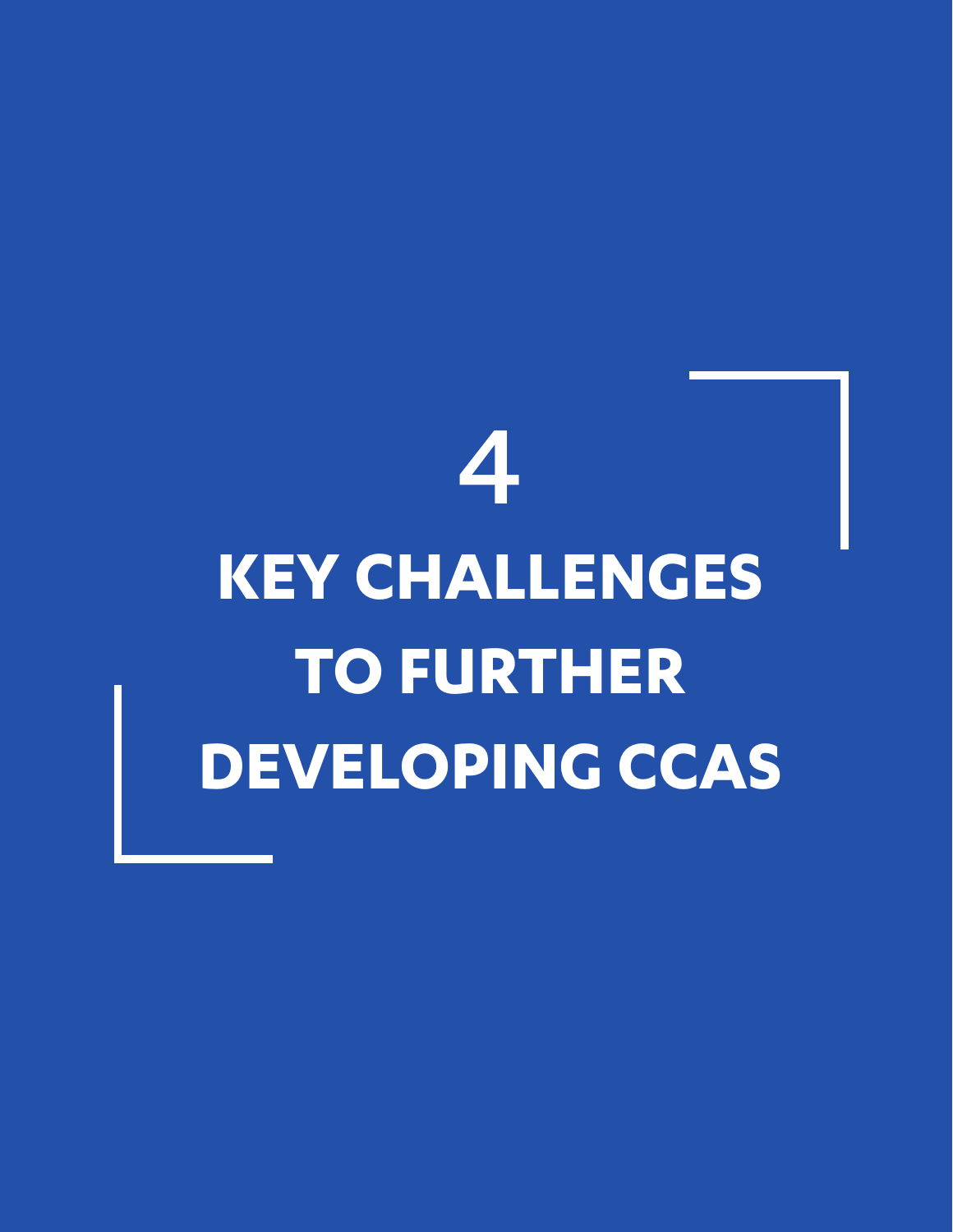California is headed toward transformation with the rapid development of community choice aggregation (CCA) programs across the state. Their proliferation could positively impact Californians should CCAs continue to provide competitive rates, ensuring high ratepayer retention rates, while providing greener electricity. At the same time, their emergence presents some unresolved policy questions that state regulators must address.

One policy choice involves how to allocate long-lived costs associated with investor-owned utilities (IOUs) complying with past renewable energy policies to ensure fairness among both IOU and CCA ratepayers. A second set of policy choices involves how grid reliability costs are shared among IOUs and CCAs. Finally, a fair calculation of the transmission and distribution costs is essential to establish a level playing field for CCA and IOU customers.

As more CCAs expand, more ratepayers across the state will be impacted by how past, present, and future costs are shared across IOU and CCA customers. A clear distinction between each stakeholders' responsibilities is crucial in order to avoid unnecessary cost shifting and artificially low rates.

This chapter seeks to summarize many complex issues that affect ratepayers in California. Given our desire to have this report be accessible to a lay audience, inevitably some details are omitted and others simplified. The scope of this report is to provide a brief overview of the different challenges encountered by CCAs and IOUs, and not to provide a full analysis of the issues currently discussed in greater detail at the California Public Utilities Commission (CPUC).

## **4.1 Ensuring Fair Shared Costs between Ratepayers: The Power Charge Indifference Adjustment**

## **4.1.1 Background and Definition**

In the past, several statutes have impacted the procurement decisions of IOUs. Assembly Bill 995, passed in 2000, and the Renewables Portfolio Standard (RPS) program, required the three main IOUs to invest millions of dollars every year in renewable energy from 2002 to 2012. Those investments occurred at a time when photovoltaic technology was still at an early stage and significantly more expensive than today. This stimulated the growth of renewable energy technologies in California, resulting in a drop in costs and a cleaner energy portfolio. The benefits and costs resulting from those policies should be shared amongst all Californian ratepayers. Moreover, in the current electricity market structure, and according to the Regulatory Compact, those legacy costs and obligations travel with the customer. The Power Charge Indifference Adjustment (PCIA) allows these costs to be shared between bundled and unbundled customers. Bundled service customers receive supply and delivery services solely from one IOU. Unbundled service customers receive supply from a Load Serving Entity, such as CCAs, while receiving delivery services from the affiliated IOU.

The PCIA is a charge assessed by IOUs to cover generation costs acquired prior to a customer's departure to another service provider. This rate is applied to all unbundled customers: CCA, Green Tariff Shared Renewables (GTSR), and direct access (DA) customers, in order to recover above market costs. Bundled customers include all of those who do not fall under these aforementioned categories.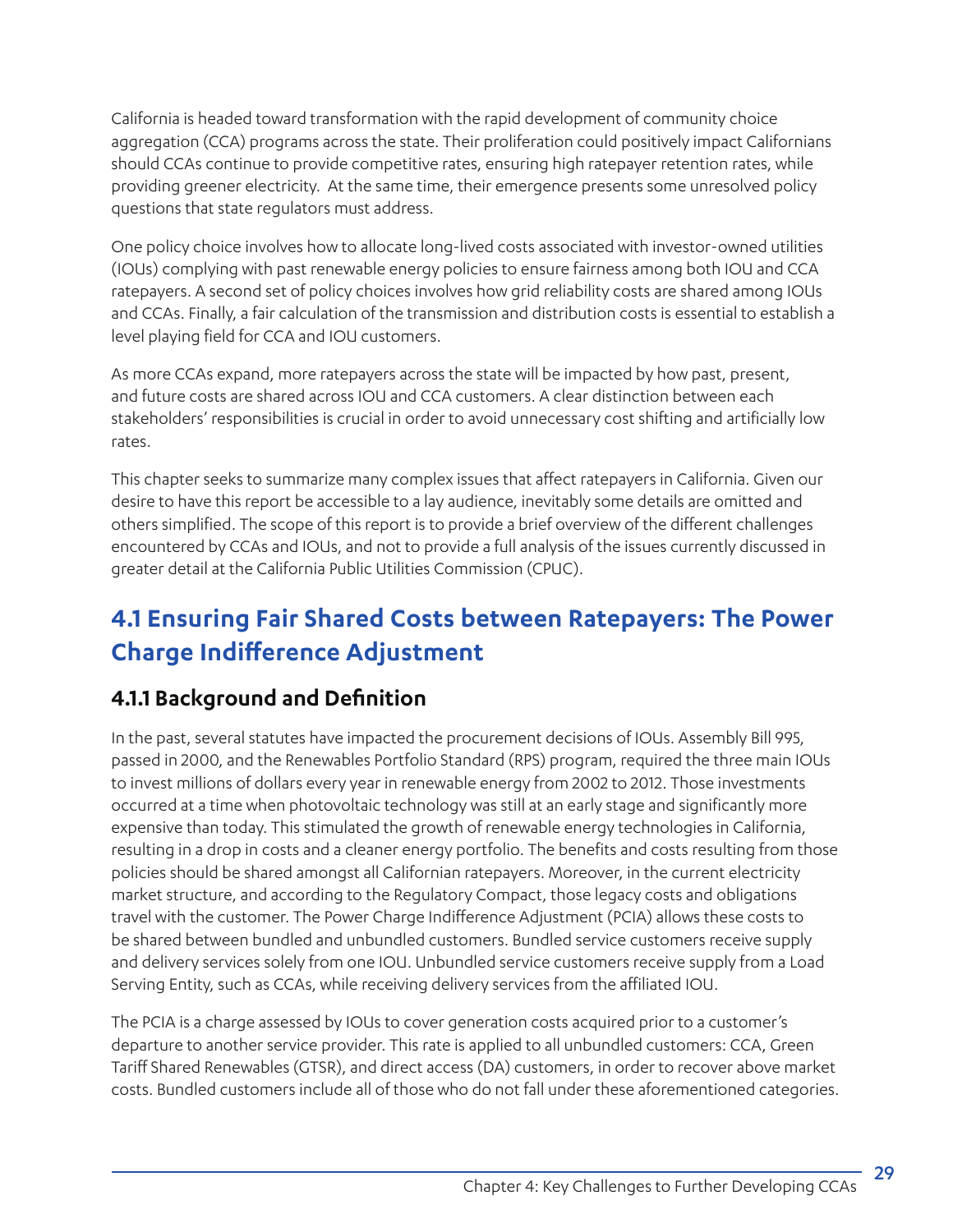CCA customers benefit from lower generation rates because the price of natural gas and renewable energies is lower today than it used to be when IOUs signed older PPAs. Thus, IOU bundled customers pay a higher generation rate that reflects the above market costs resulting from older power contracts that are still active in the IOU's portfolio. Moreover, IOUs are left with excess power that was purchased before some of their customers departed for a CCA. The PCIA precisely addresses this excess power and estimates the price difference between the average portfolio cost of the utility, and the current market value of electricity:

Indifference Amount = IOU Portfolio Costs - Market Value

The price difference is then charged to the customer per kWh. If the current energy price is below the average portfolio cost, the PCIA is positive and departing customers are billed every month for this. If the current energy price is above the portfolio costs, the PCIA is negative and CCA customers do not pay anything to the utility, but rather accumulate credits. Note that in this case, there is currently no option for a return of funds to the customers. However, if the cost of renewable energy keeps falling, and the price of natural gas remains low, the PCIA is very likely to remain positive, and unbundled customers will continue to pay the PCIA.

### **4.1.2 Impact on Ratepayers and Concerns amongst CCAs**

The PCIA ensures that the remaining IOU ratepayers do not bear the costs of departing CCA customers. This is an important mechanism to protect customers who might not have the opportunity to choose their energy provider. However, the PCIA represents some risks for the future development of CCAs. As an example, MCE customers paid \$13 million in PCIA fees in 2014, \$19 million in 2015, and are expected to pay \$43 million in 2016. According to those numbers, the PCIA represented approximately five percent of the overall electric bill in 2015, and represents up to 10 percent of the overall electric bill in 2016.

#### **Unavoidable and Attributable**

Assembly Bill 117 requires that energy contract costs are only recoverable through the PCIA if these costs are unavoidable and attributable to the customer.32 To date, the CPUC has considered all contracts entered into by IOUs as both unavoidable and attributable, as no decision has prevented PCIA cost recovery at any time.

CCAs have contested whether these contracts are truly unavoidable, based on the fact that IOUs could anticipate more CCA departing customers and integrate the projected departing loads into their demand forecast. The CPUC has modified long-term procurement planning rules in 2014, in order to allow better communication between CCAs and IOUs: "The Commission has adopted an Open Season and Binding Notice of Intent (BNI) process to trigger the exclusion of potential CCA load from IOU bundled procurement".<sup>33</sup> However, some IOUs indicate that they have failed to receive these "Binding Notice of Intent" from CCAs.

<sup>32</sup> Public Utilities Code Section 366.2(f)(2) and California Public Utilities Commission (2004) Decision 04-12-046

<sup>33</sup> California Public Utilities Commission (2014). Decision 14-02-040: the IOUs "shall estimate reasonable levels of expected Direct Access (DA) and Community Choice Aggregation (CCA) departing load over the 10-year term of the IOUs bundled plans, using information provided by the California Energy Commission and/or by a CCA in its Binding Notice of Intent. The IOUs shall then exclude this departing load from their future bundled procurement plans, and only procure for the assumed amounts of retained bundled load. Having been excluded from the bundled portfolio planning scenarios, the forecasted DA and CCA departing load shall not be subject to Power Cost Indifference Adjustment (PCIA) charges for any incremental stranded procurement costs incurred by the IOUs for the period after the date of departure assumed in their approved bundled plans."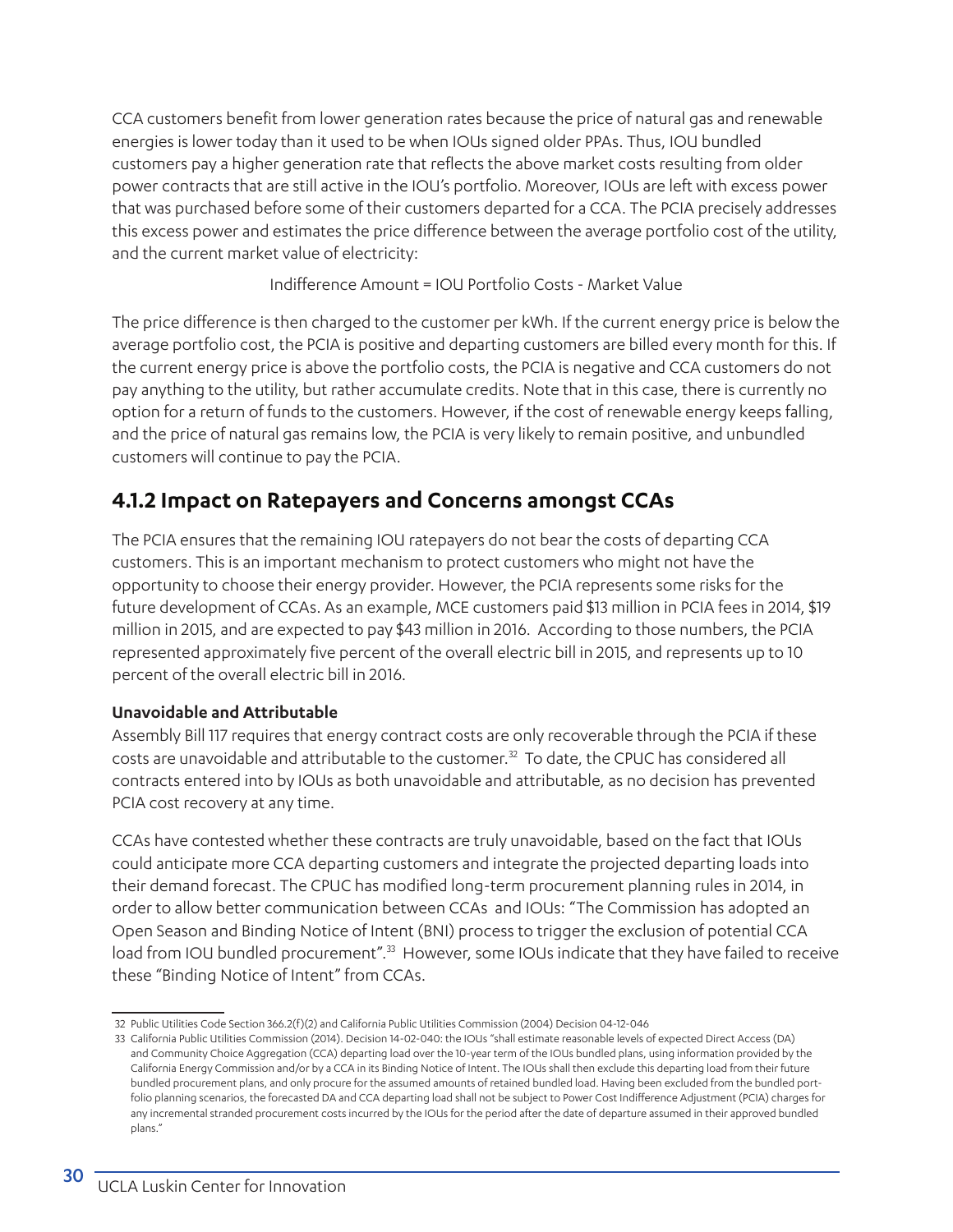#### **Volatility**

The graph below illustrates the volatility of the PCIA charged by PG&E over time. The PCIA decreased by 62 percent from 2012 to 2013, and increased by 211 percent in the three following years. These important price variations can be hard to explain to new CCA customers, and could result in lower customer retention in the future. This instability and unpredictability presents a difficult and costly management challenge for CCAs.

Figure 14: Historical PCIA Rate Compared to Natural Gas Prices.



**Source**: [PCIA Rate Data from PG&E "Historical Rate Tables."](http://www.pge.com/web/resources/images/myhome/saveenergymoney/solar/2800px-solarchoice-historicratestable-T2.png.) Natural Gas Prices from Energy Information Administration. "Henry Hub Natural Gas Spot Price (Dollars per Million Btu)."

#### **Transparency**

The lack of transparency in the energy portfolio of IOUs makes it difficult for CCAs to forecast the evolution of PCIA and integrate it into their energy procurement plan.

#### **Treatment of Low-Income Customers**

Some IOUs do not levy the PCIA to low-income customers, while others do, resulting in unequal treatment. In case the PCIA does keep increasing, it could become a more significant and disproportionate charge for low-income customers, as a percentage of their income.<sup>34</sup>

#### **Communication**

Although the PCIA is mitigated by a lower generation rate, CCAs have expressed concern that this charge might be hard to understand for some ratepayers, resulting in some customers opting out.

## **4.1.3 Policy Discussion**

As more CCAs launch, more ratepayers across the state will be impacted by the way these fees are calculated and billed. As stated by the Energy Procurement Vice President of San Diego Gas & Electric (SDG&E) during the CPUC "En Banc", "67% of the load of SDG&E is looking at CCAs. All three IOUs could see up to 80 percent of the load departing across California". This raises the importance of finding the fairest solution for both bundled and unbundled customers.

The PCIA is essential to ensure that the remaining customers do not bear the cost of departing customers. As such, the PCIA serves an important purpose for old and long-term contracts that were imposed by the state in the early 2000s.

<sup>34</sup> [PG&E rate comparison](https://www.mcecleanenergy.org/wp-content/uploads/2015/11/JointCostComparison.pdf) vs. [SCE rate comparison](http://www.lancasterchoiceenergy.com/wp-content/uploads/2016/11/SCE-LCE-FULL-Joint-Rate-Comparison-with-LCE-LOGO-and-MAPPING-Oct-1-2016-rate-factorsv.1kw-.pdf)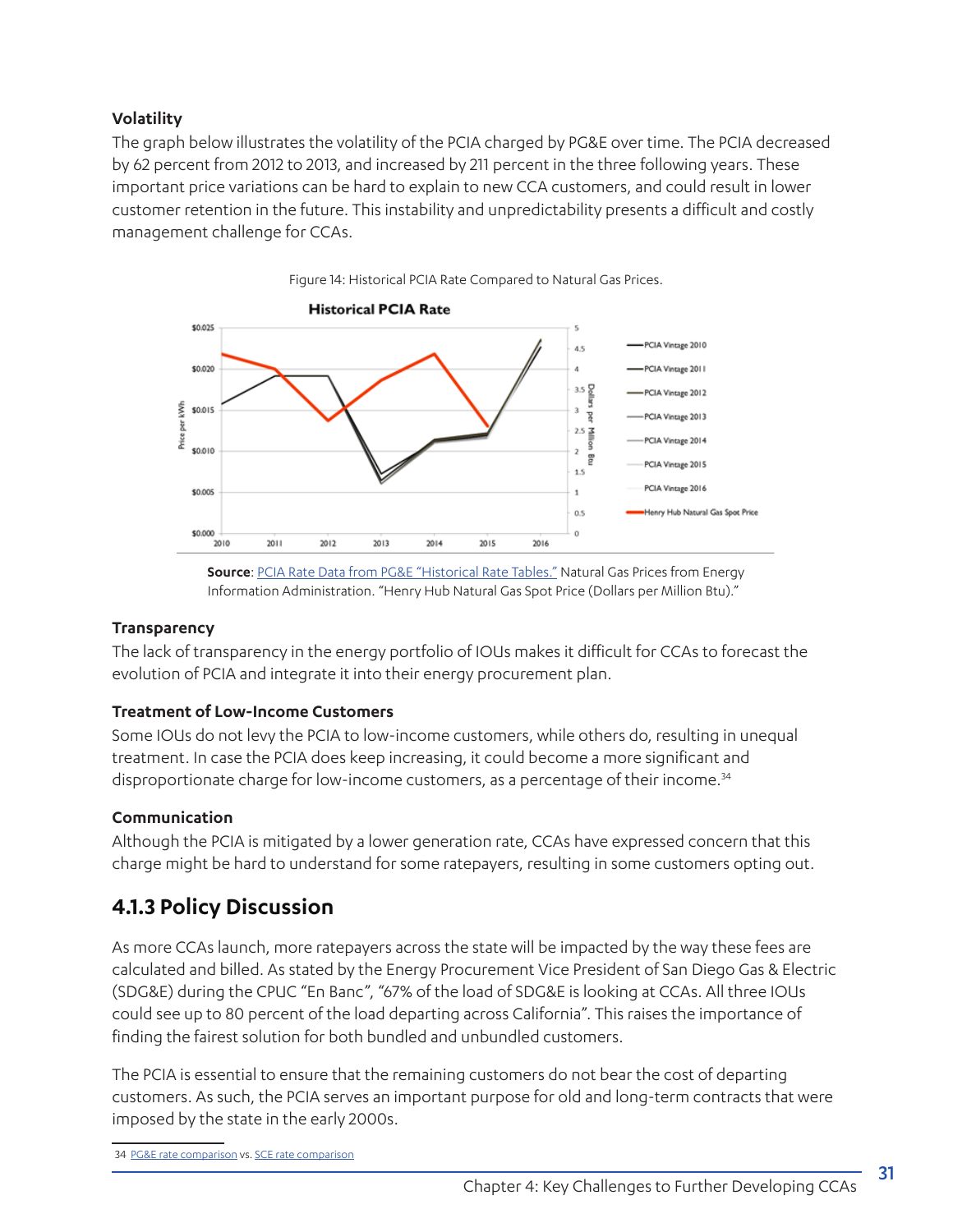However, the PCIA may make less sense for recent contracts that are voluntarily signed and undertaken by IOUs, between the feasibility study and the launch of a CCA. The California Energy Commission (CEC), the CPUC, and the IOUs already work together in order to better forecast CCA activities in California as part of their long-term energy supply planning (also known as the Integrated Energy Policy Report). However, IOUs have also indicated that this task requires a higher degree of participation by prospective CCAs in order to better inform both the Integrated Energy Policy Reports and Long-Term Procurement Plan (or Integrated Resource Plan).

Policymakers must better define when these contracts are truly "unavoidable and attributable to departing customers" as stated in the current legislation, and the role the prospective CCAs need to play, in order to better incentivizes all stakeholders. This could allow for a more predictable and stable PCIA that phases out over time.

Limiting the PCIA and ensuring an expiration date will also help to reduce inequality of treatment between CCA and other customers such as:

- Customers who depart one IOU service territory to move into another IOU service territory and do not get charged PCIA fees.
- Customers who move to a CCA's territory from out of state, but end up paying the PCIA fees, despite the fact that IOUs never had to procure energy on their behalf.
- Customers who leave a CCA to go back to the IOU do not have to compensate the CCA for the excess power.

As of the finalization of this report, the CPUC is reviewing comments from both CCAs and IOUs regarding the recent PCIA Working Group and the proposal filed jointly by IOUs that offers to replace the PCIA with the Portfolio Allocation Methodology (PAM). The PAM would allocate the costs and benefits of utilities 'power procurement portfolios among customers, calculated using "actual costs" rather than "above-market" costs.<sup>35</sup> The IOUs present PAM as being more "transparent, objective and fully consistent with California law".<sup>36</sup> However, CCAs have expressed concerns about the PAM proposal, including its valuation of mid and long term resources, and instead have proposed reforms to the PCIA to maintain indifference.<sup>37</sup>

## **4.2 Ensuring Grid Reliability: Cost Allocation Mechanism and Resource Adequacy**

The CPUC adopted two mechanisms to ensure both short- and long-term grid reliability: Resource Adequacy and the Cost Allocation Mechanism (CAM), respectively. This subsection explains how the division of responsibilities in energy capacity procurement may result in overlaps and double payments.

37 California Community Choice Association (2017). Ensuring Indifference and Prudent Procurement

<sup>35</sup> California Public Utilities Commission (2017). Southern California Edison Company's (U 338-E) Submission of the Final Report of the PCIA Working Group.

<sup>36</sup> California Public Utilities Commission (2017). Joint Application of SCE, PG&E, and SDG&E for Approval of the Portfolio Allocation Methodology for all Customers. Page 3.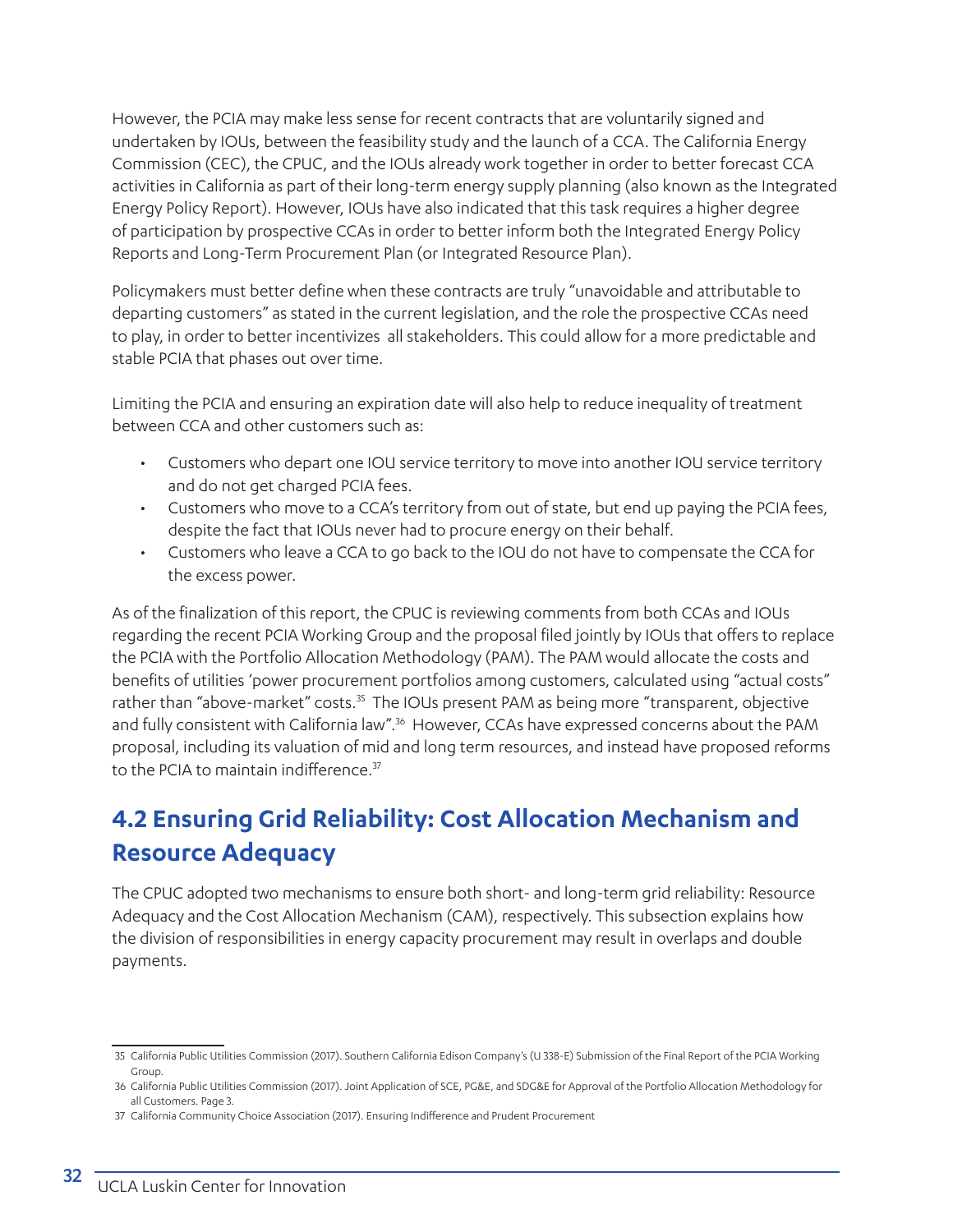## **4.2.1 Definition**

The CAM distributes capacity costs amongst the customer base when the IOU procures additional capacity. According to the CPUC, "It is a fixture of the Commission's Long Term Procurement policy and is based on the principle that the costs and benefits of new generation should be shared by all benefitting customers in an investor-owned utility's service territory."38

Resource Adequacy rules require all Load Serving Entities to demonstrate in both monthly and annual filings that they have purchased capacity commitments of no less than 115 percent.<sup>39</sup> Resource Adequacy only looks at the year-ahead forecasted peak load and is related to short-term planning.

### **4.2.2 Impact on Ratepayers and Concerns amongst CCAs**

While all Load Serving Entities are responsible for Resource Adequacy, only IOUs are responsible for the procurement that necessitates CAM. The costs resulting from the CAM are then passed on by the CPUC to CCAs. CCAs have raised concerns regarding the reallocation of energy capacity from the CPUC, which sometimes results in the overlap of these two mechanisms and a potential double payment of energy capacity. In some cases, a portion of the energy capacity allocated to CCAs through the CAM can then come as excess energy capacity and is hard to sell back in the market. Consequently, when this occurs, CCAs pay for an excess of capacity, which results in a waste of ratepayers' resources. In addition, when IOUs purchase energy capacity and the CPUC reallocates a part of this capacity to CCAs, it does not take into consideration CCAs' customer preferences for greener electricity.

## **4.2.3 Policy Discussion**

Due to its storied legislative history, the CAM "remains a contentious issue" throughout the regulatory community.<sup>40,41</sup> Some CCAs considered the CAM to be opaque and difficult to forecast. Consequently, the CPUC sought to address this problem by providing a monthly forecast of CAM allocations instead of a flat estimate for the year.<sup>42</sup> Moreover, the CPUC affirms that most information used in their CAM calculations are publicly available.

Senate Bill 350 established a provision for CCAs to self-provide renewable integration resources that otherwise would have been procured on their behalf by IOUs, and therefore subject to CAM. It is the CCAs position that the CPUC could extend this option to all capacity resources in order to maximize CCAs' procurement autonomy in accordance with the Public Utilities Code 366.2(a)(5).

IOUs might lose a substantial amount of their electric load procured as more customers depart to CCAs, resulting in less appetite for new energy procurement long-term contracts. Initially CCAs may encounter difficulties in signing long-term energy procurement contracts due to lack of credit history. Policymakers should therefore monitor these dynamics to ensure there is not a decrease in the amount of long-term energy procurement contracts in California.

<sup>38</sup> California Public Utilities Commission Policy and Planning Division (2014). Cost Allocation Mechanism.

<sup>39</sup> California Public Utilities Commission (2016). Instructions for Newly Registered ESPs and CCAs.

<sup>40</sup> California Public Utilities Commission Policy and Planning Division (2014). Cost Allocation Mechanism.

<sup>41</sup> California Public Utilities Commission (2006). Decision D.04-04-003, D.06-07-029, D.13-02-015 Senate Bill 695 and 790.

<sup>42</sup> California Public Utilities Commission (2015). Decision D.15-06-063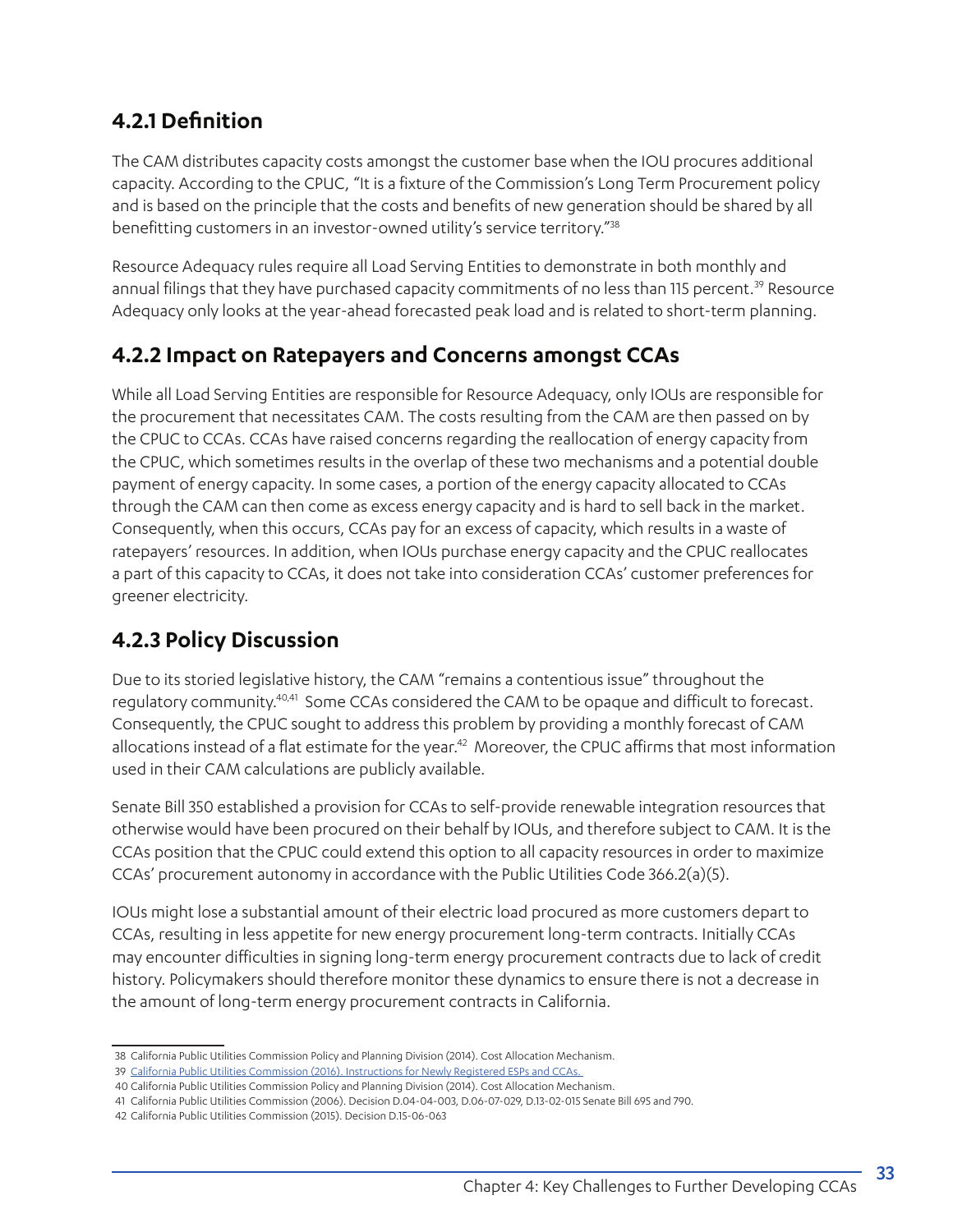## **4.3 Assessing Transmission and Delivery Fees**

Today in California, customers pay a fixed elecricity delivery fee, calculated based on the amount of kWh consumed every month, regardless of its generation location. These fees do not take into consideration the type of infrastructure needed to deliver electricity from the energy source to the customer, including distance and high-voltage transmission lines. This means that the electricity consumed by a customer will be charged the same "delivery fees" no matter if it was generated by rooftop solar panels across the street or by a power plant outside of the state. Some stakeholders see this as a serious market distortion that represents an impediment to incentivizing locally produced electricity.

### **4.3.1 Changes Occurring within Transmission and Distribution Services**

With the proliferation of CCAs in California, the IOUs' business model is likely to change. For example, Los Angeles Community Choice Energy expects to deliver around 3,100 GWh per year, which roughly represents a third of Southern California Edison's (SCE) annual electric load for residential and commercial customers. Consequently, we believe that this decrease in energy procurement revenues might constrain IOUs to focus more on transmission and distribution services over time. Figure 15 below illustrates how the three main IOUs have increased their Transmission Revenue Requirements since 2005. In 10 years, SDG&E Transmission Revenue Requirements increased by approximately 400 percent, while SCE increased by 350 percent, and PG&E increased by 150 percent.



Figure 15: Trends in Transmission Revenue Requirements for each of the three main IOUs.

Source: California Public Utilities Commission (2015). 2015 Electric and Gas Utility Costs Report.

The CPUC reports that "these increases are driven primarily by CAISO [California Independent System Operator] reliability and Renewables Portfolio Standard mandates."43 Cost increases were historically triggered by the additional need for transmission due to an increasing number of new power plants. However, these recent increases in Transmission Revenue Requirements can also be explained by the necessity of replacing and modernizing aging infrastructure, interconnecting new electric generation, and complying with updated North American Electric Reliability Corporation requirements.44

<sup>43</sup> California Public Utilities Commission (2015). 2015 Electric and Gas Utility Costs Report. 44 *Ibid*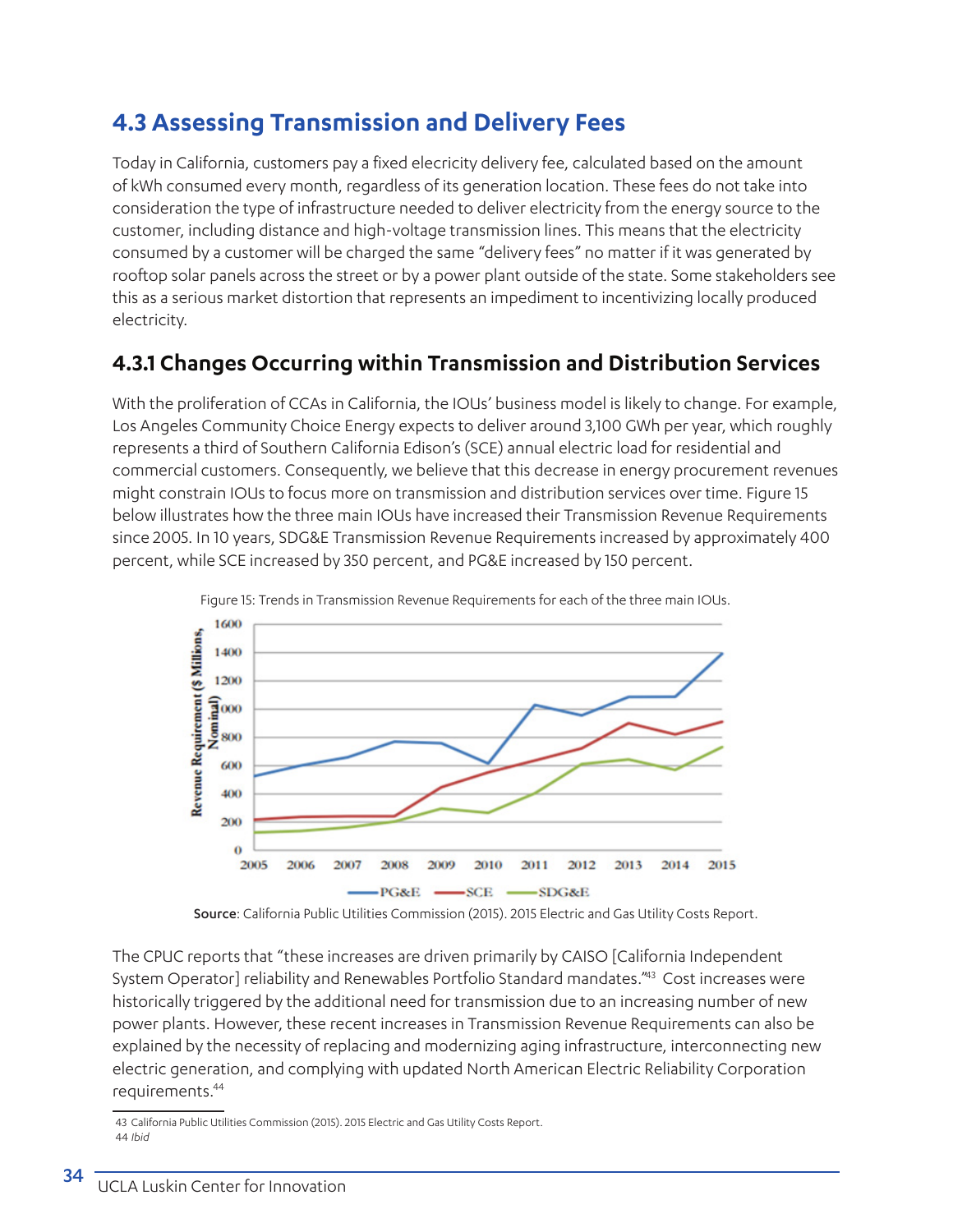## **4.3.2 Impact on Ratepayers and Concerns amongst Stakeholders**

Today, delivery fees represent approximately half of a ratepayer's bill. In the future, those fees could take an even greater portion of the bill if the transmission revenue requirements keep increasing while renewable energy prices keep falling. Such a scenario could necessitate some policy changes regarding how transmission costs are being distributed and borne by ratepayers, and whether or not a distinction between local sources and far away energy facilities needs to be taken into consideration when charging delivery fees.

This change would mean that distributed generation may become effectively cheaper than utility-scale installations built far away from cities. This could defer some grid upgrades and new transmission lines necessary to accommodate the construction of large renewable energy installations outside of urban areas. Moreover, this decision would strongly change the structural incentive toward local solar installations, which would benefit from lower delivery fees. Because CCAs generally focus on more local electricity generation, this may support CCAs and help them remain competitive.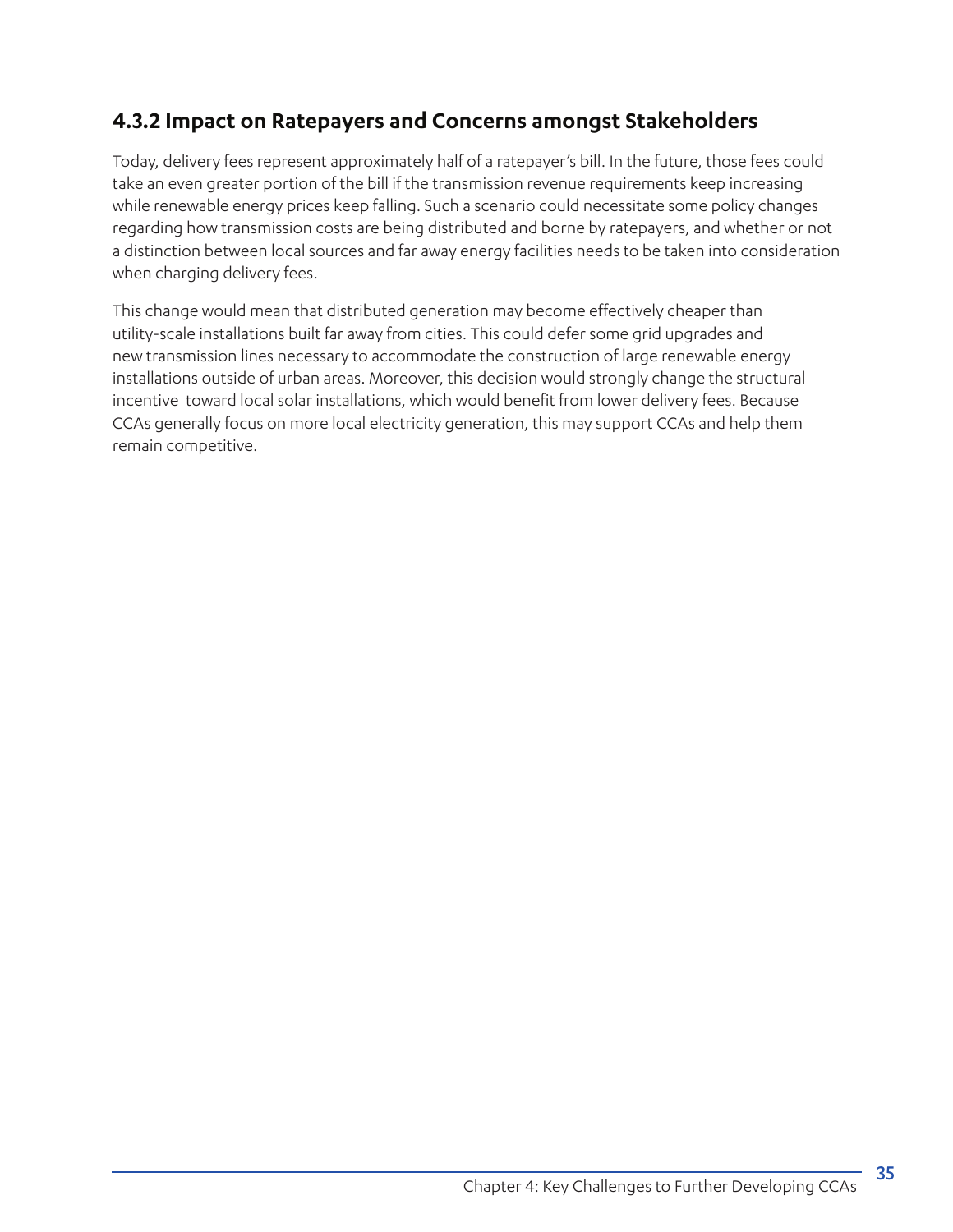